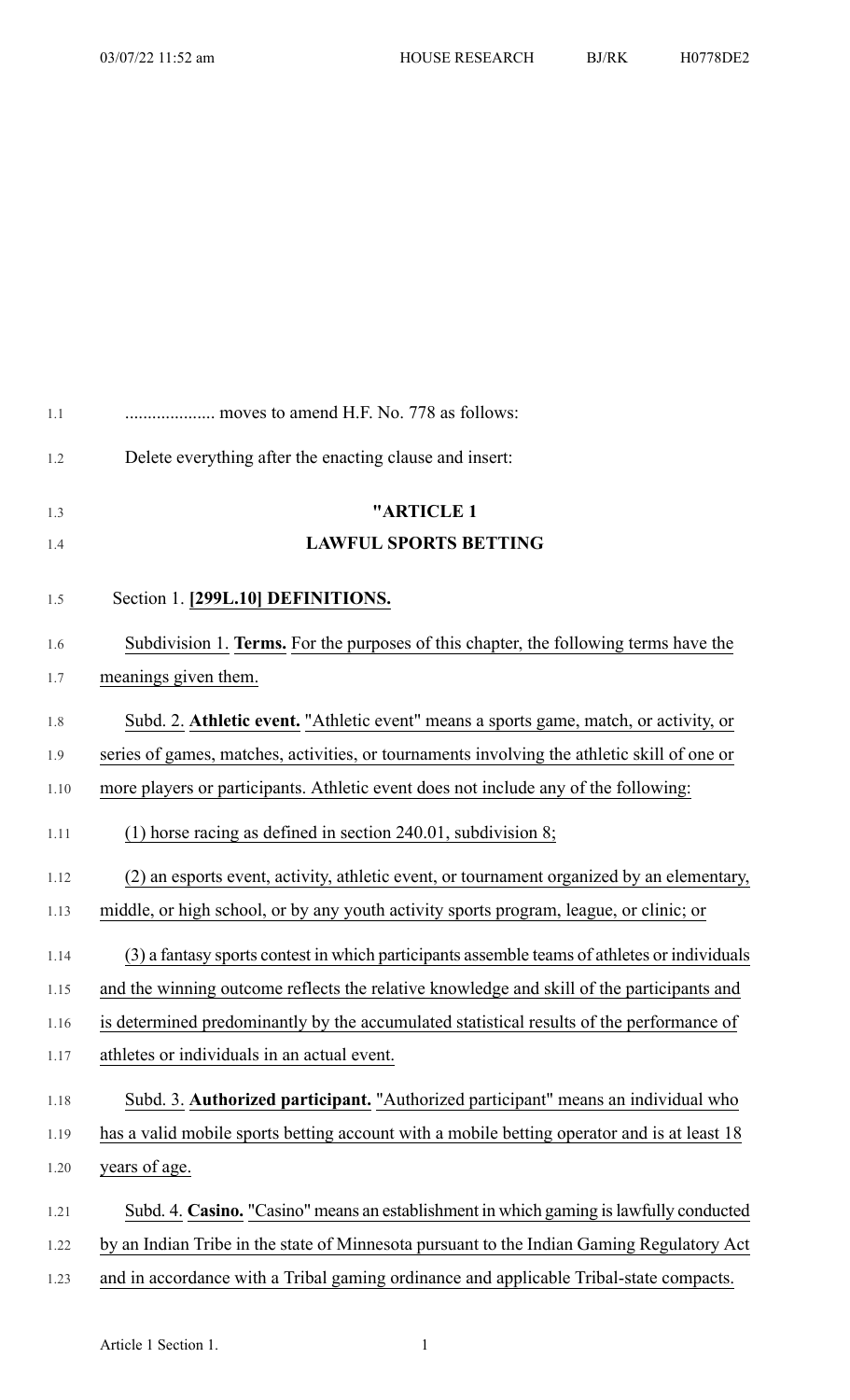| 2.1  | Subd. 5. Class III gaming. "Class III gaming" has the meaning given in United States          |
|------|-----------------------------------------------------------------------------------------------|
| 2.2  | Code, title 25, section 2703.                                                                 |
| 2.3  | Subd. 6. College sports. "College sports" means an athletic event in which at least one       |
| 2.4  | participant is a team or individual from a public or private institution of higher education. |
| 2.5  | Subd. 7. Compact. "Compact" means a Tribal-state compact governing the conduct of             |
| 2.6  | Class III gaming at a casino that is negotiated under the Indian Gaming Regulatory Act,       |
| 2.7  | Public Law 100-497, and future amendments to it.                                              |
| 2.8  | Subd. 8. Esports event. "Esports event" means a competition between individuals or            |
| 2.9  | teams using video games in a game, match, contest, or series of games, matches, or contests,  |
| 2.10 | or a tournament, or by a person or team against a specified measure of performance which      |
| 2.11 | is hosted at a physical location or online that meets the following conditions:               |
| 2.12 | (1) the video game does not simulate the play of a game classified as Class I, II, or III     |
| 2.13 | under the Indian Gaming Regulatory Act, Public Law 100-497, and future amendments to          |
| 2.14 | <u>it;</u>                                                                                    |
| 2.15 | (2) spectators are allowed to watch the competition in real time in person or online; and     |
| 2.16 | (3) the video game is approved by the commissioner to be an event eligible for wagering       |
| 2.17 | under this chapter.                                                                           |
| 2.18 | Subd. 9. <b>Indian Tribe.</b> "Indian Tribe" means the following federally recognized Tribes  |
| 2.19 | and any instrumentality, political subdivision, legal entity, or other organization through   |
| 2.20 | which any of them conducts business:                                                          |
| 2.21 | (1) the Fond du Lac Band;                                                                     |
| 2.22 | (2) the Grand Portage Band;                                                                   |
| 2.23 | (3) the Mille Lacs Band;                                                                      |
| 2.24 | (4) the White Earth Band;                                                                     |
| 2.25 | (5) the Bois Forte Band;                                                                      |
| 2.26 | (6) the Leech Lake Band;                                                                      |
| 2.27 | (7) the Red Lake Nation;                                                                      |
| 2.28 | (8) the Upper Sioux Community;                                                                |
| 2.29 | (9) the Lower Sioux Indian Community;                                                         |
| 2.30 | (10) the Shakopee Mdewakanton Sioux Community; and                                            |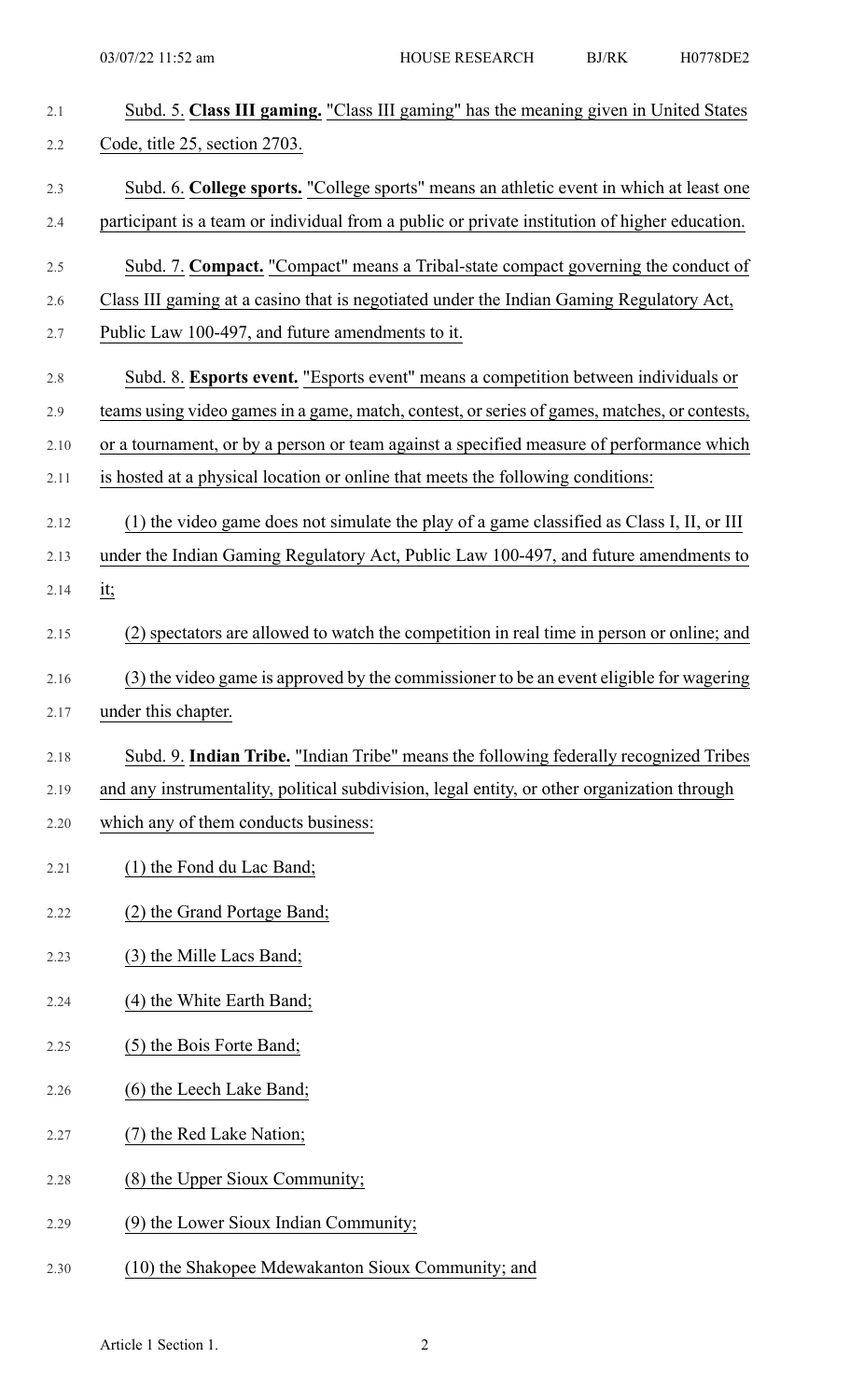| 3.1  | (11) the Prairie Island Indian Community.                                                       |
|------|-------------------------------------------------------------------------------------------------|
| 3.2  | Subd. 10. In-game betting. "In-game betting" means placing a mobile sports betting              |
| 3.3  | wager after an athletic event or esports event has started but before the outcome of the wager  |
| 3.4  | is determined.                                                                                  |
| 3.5  | Subd. 11. Mobile application. "Mobile application" means an application on a mobile             |
| 3.6  | phone or other device through which an individual is able to place an internet sports betting   |
| 3.7  | wager.                                                                                          |
| 3.8  | Subd. 12. Mobile sports betting. "Mobile sports betting" means operating, conducting,           |
| 3.9  | or offering for play sports betting through the Internet.                                       |
| 3.10 | Subd. 13. Mobile sports betting account. "Mobile sports betting account" means an               |
| 3.11 | electronic ledger in which all of the following types of transactions relative to an authorized |
| 3.12 | participant are recorded:                                                                       |
| 3.13 | (1) deposits and credits;                                                                       |
| 3.14 | (2) withdrawals;                                                                                |
| 3.15 | (3) mobile sports betting wagers;                                                               |
| 3.16 | (4) monetary value of winnings;                                                                 |
| 3.17 | (5) service or other transaction related charges authorized by the authorized participant,      |
| 3.18 | if any;                                                                                         |
| 3.19 | (6) adjustments to the account;                                                                 |
| 3.20 | (7) promotional activity; and                                                                   |
| 3.21 | (8) responsible gaming parameters.                                                              |
| 3.22 | Subd. 14. Mobile sports betting master licensee. "Mobile sports betting master licensee"        |
| 3.23 | means an entity comprised of Indian Tribes located in Minnesota that is licensed pursuant       |
| 3.24 | to a master sports betting license and enters into operational agreements with mobile sports    |
| 3.25 | betting operators that operate, conduct, or offer mobile sports betting.                        |
| 3.26 | Subd. 15. Mobile sports betting operator. "Mobile sports betting operator" means an             |
| 3.27 | Indian Tribe or entity comprised of multiple Indian Tribes that receives a license from the     |
| 3.28 | commissioner to operate, conduct, or offer for play mobile sports betting under this chapter.   |
| 3.29 | Subd. 16. Mobile sports betting platform. "Mobile sports betting platform" means an             |
| 3.30 | integrated system of hardware, software, or applications, including mobile applications and     |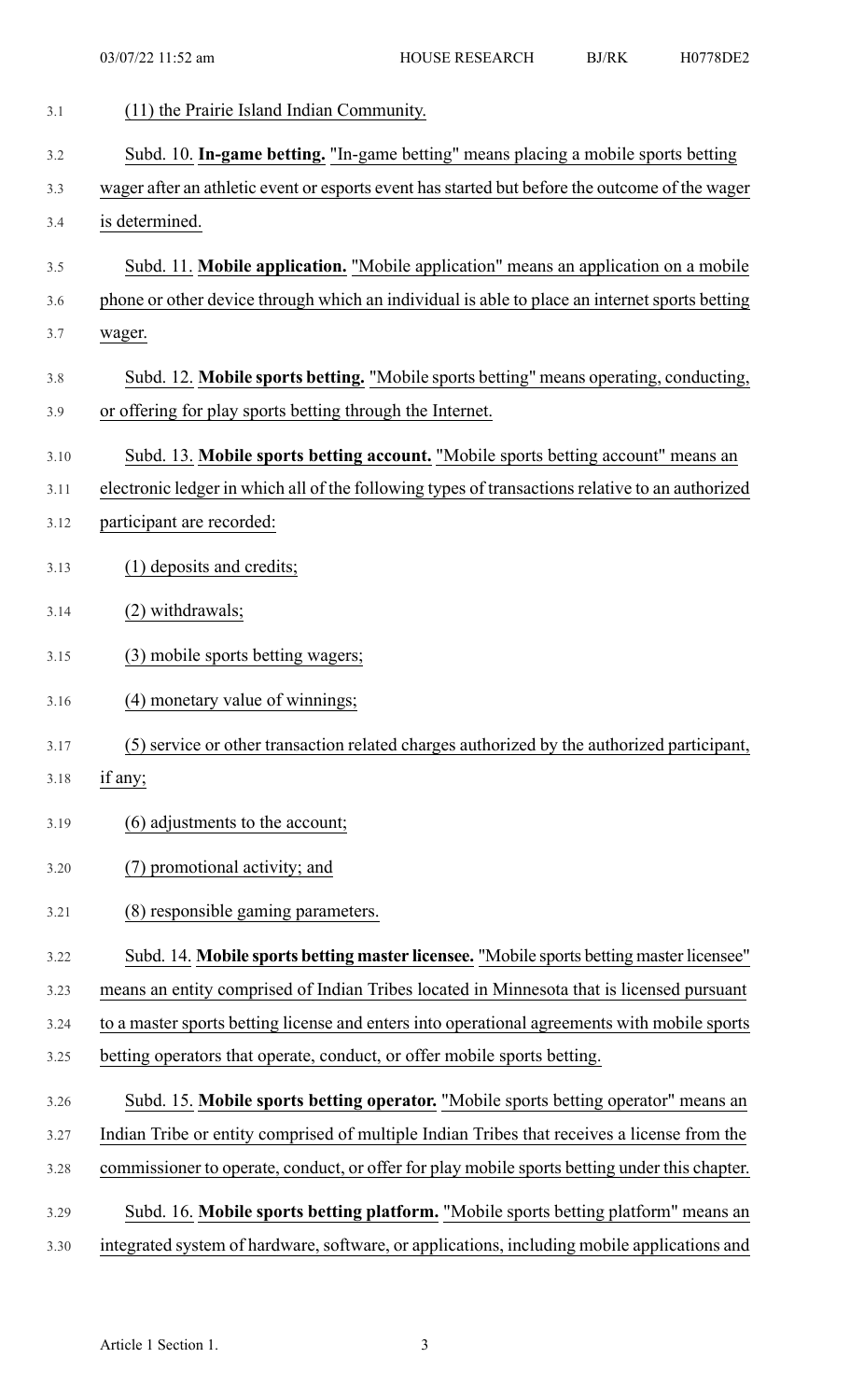| 4.1  | servers, through which a mobile sports betting operator operates, conducts, or offers sports     |
|------|--------------------------------------------------------------------------------------------------|
| 4.2  | betting through the Internet.                                                                    |
| 4.3  | Subd. 17. Mobile sports betting platform provider. "Mobile sports betting platform               |
| 4.4  | provider" means a sports betting supplier that contracts with a mobile sports betting operator   |
| 4.5  | to provide a mobile sports betting platform.                                                     |
| 4.6  | Subd. 18. Participant in an athletic event. "Participant in an athletic event" means a           |
| 4.7  | person participating in an athletic event as a player, coach, or official, or who is an owner    |
| 4.8  | or officer of a team participating in an athletic event or the league or organization organizing |
| 4.9  | the athletic event.                                                                              |
| 4.10 | Subd. 19. Sports betting. (a) "Sports betting" means wagering on the outcome of an               |
| 4.11 | athletic event or esports event that is:                                                         |
| 4.12 | (1) organized by a professional sports organization, internationally recognized sports           |
| 4.13 | organization, or a postsecondary educational institution or group of postsecondary educational   |
| 4.14 | institutions; and                                                                                |
| 4.15 | (2) approved by the commissioner to be an event eligible for wagering under this act.            |
| 4.16 | (b) Sports betting includes, but is not limited to single-game bets, futures bets, teaser        |
| 4.17 | bets, parlay bets, over-under, money line, in-game betting, proposition bets, straight bets,     |
| 4.18 | and futures bets placed on end of the season standings, awards, or statistics.                   |
| 4.19 | (c) A contract for insurance on the life or health of a participant in an athletic event or      |
| 4.20 | a participant in an esports event is not sports betting for purposes of this chapter.            |
| 4.21 | (d) A private social bet as described in section $609.75$ , subdivision 3, clause (5), is not    |
| 4.22 | sports betting regulated under this chapter.                                                     |
| 4.23 | Subd. 20. Wager. "Wager" means a transaction between an individual and a licensed                |
| 4.24 | mobile sports betting operator in which an individual pays, deposits, or risks cash or cash      |
| 4.25 | equivalent during sports betting on an uncertain outcome of an athletic event or esports         |
| 4.26 | event.                                                                                           |
| 4.27 | Sec. 2. [299L.15] SCOPE.                                                                         |
| 4.28 | Subdivision 1. Exclusive means of sports betting. This chapter sets forth the exclusive          |
| 4.29 | means by which sports betting may be lawfully conducted, other than Class III sports betting     |
| 4.30 | conducted by an Indian Tribe pursuant to a Tribal-state compact.                                 |
| 4.31 | Subd. 2. Unlawful sports betting. It is unlawful to wager on an athletic event or esports        |
| 4.32 | event, or engage in sports betting except in compliance with the terms, conditions, limitations, |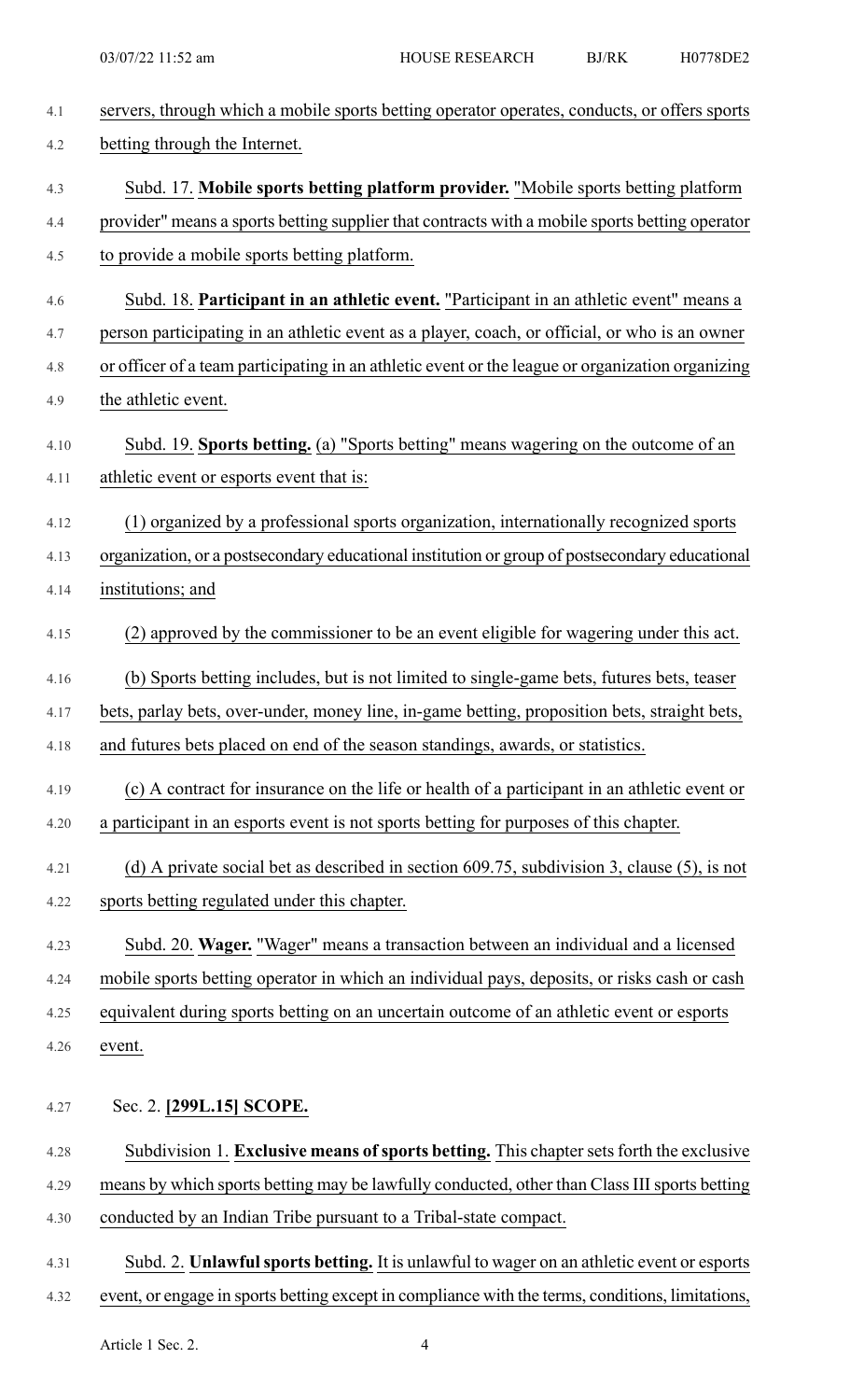| 5.1  | and restrictions of this chapter or the rules adopted under this chapter, other than Class III |
|------|------------------------------------------------------------------------------------------------|
| 5.2  | sports betting conducted by an Indian Tribe pursuant to a Tribal-state compact.                |
| 5.3  | Subd. 3. Inapplicability to sports betting on Indian Lands. This chapter, except for           |
| 5.4  | the provisions authorizing the negotiations of Tribal-state compacts, does not apply to sports |
| 5.5  | betting conducted exclusively on Indian Lands by an Indian Tribe conducted pursuant to a       |
| 5.6  | Tribal gaming ordinance approved by the National Indian Gaming Commission and a                |
| 5.7  | Tribal-state compact.                                                                          |
|      |                                                                                                |
| 5.8  | Sec. 3. [299L.20] POWERS AND DUTIES OF COMMISSIONER.                                           |
| 5.9  | Subdivision 1. Regulate sports betting. The commissioner has the power and duty to             |
| 5.10 | regulate sports betting authorized under this chapter to ensure that mobile sports betting is  |
| 5.11 | conducted in a fair and lawful manner and to take all necessary actions sufficient to          |
| 5.12 | administer and enforce this chapter.                                                           |
| 5.13 | Subd. 2. Rulemaking. (a) The commissioner must adopt and enforce rules to ensure               |
| 5.14 | that sports betting is conducted in a manner that is fair and transparent to authorized        |
| 5.15 | participants. Rules must be consistent with this chapter and address the following subjects:   |
| 5.16 | (1) the manner in which wagers are accepted and payouts are remitted;                          |
| 5.17 | (2) the manner in which betting lines are communicated to the public;                          |
| 5.18 | (3) the calculation of gross sports betting revenue and standards for daily counting and       |
| 5.19 | recording of cash and cash equivalents received in the conduct of sports betting;              |
| 5.20 | (4) the method of accounting to be used by mobile sports betting operators;                    |
| 5.21 | (5) the types of records that shall be kept by mobile sports betting operators;                |
| 5.22 | (6) the use of wager accounts, debit cards, and checks by authorized participants provided     |
| 5.23 | that the rules permit an authorized participant to fund a wager account through bonuses or     |
| 5.24 | promotions, electronic bank transfer, an online or mobile payment system that supports         |
| 5.25 | online money transfers, reloadable or prepaid cards, and any other appropriate means           |
| 5.26 | approved by the commissioner other than the use of credit cards;                               |
| 5.27 | (7) the appropriate standards and practices to prevent and address compulsive and              |
| 5.28 | problem gambling;                                                                              |
| 5.29 | (8) the athletic events and esports events on which wagers are authorized to be placed;        |
| 5.30 | (9) the requirements for mobile sports betting hub and mobile sports betting operator          |
| 5.31 | licenses, may include criminal and financial background checks, financial disclosure and       |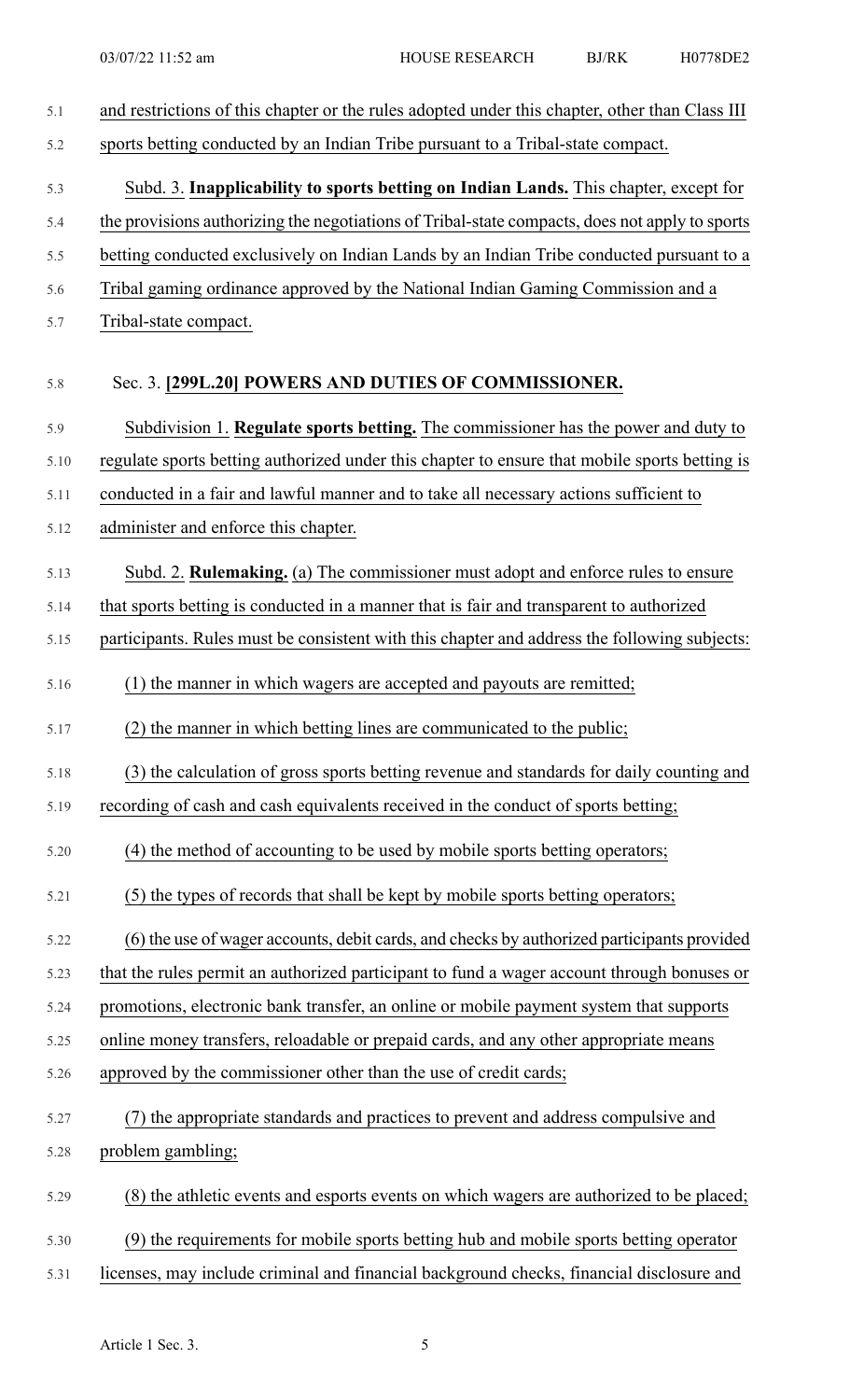| 6.1  | auditing requirements, data practices and security requirements, bonding or other surety         |
|------|--------------------------------------------------------------------------------------------------|
| 6.2  | requirements, and the conduct of inspections;                                                    |
| 6.3  | (10) the requirements for equipment and distributor licenses to provide equipment and            |
| 6.4  | supplies used in sports betting;                                                                 |
| 6.5  | (11) the registration requirements for employees of mobile sports betting hubs and mobile        |
| 6.6  | sports betting operators, including criminal background checks; and                              |
| 6.7  | (12) the license requirements for mobile sports betting platform providers.                      |
| 6.8  | (b) Rules for which notice is published in the State Register before January 1, 2023,            |
| 6.9  | may be adopted using the expedited rulemaking process in section 14.389.                         |
| 6.10 | Subd. 3. Cease and desist orders. (a) Unless the commissioner is authorized to                   |
| 6.11 | summarily suspend a license pursuant to section 299L.50, subdivision 2, whenever it appears      |
| 6.12 | to the commissioner that any person has engaged or is about to engage in any action or           |
| 6.13 | practice constituting a violation of this chapter or any rule or order the commissioner shall    |
| 6.14 | issue and cause to be served upon the person an order requiring the person to cease and          |
| 6.15 | desist from violations of this chapter or rule or order. The order must give reasonable notice   |
| 6.16 | of the rights of the person to request a hearing and must state the reason for the entry of the  |
| 6.17 | order. If no hearing is requested within 30 days of the service of the order, the order becomes  |
| 6.18 | final and remains in effect until modified or vacated by the commissioner. Unless otherwise      |
| 6.19 | agreed between the parties, a hearing shall be held not later than seven days after the request  |
| 6.20 | for a hearing is received by the commissioner. Such hearing shall be conducted in accordance     |
| 6.21 | with the provisions of chapter 14. If the person to whom the cease and desist order is issued    |
| 6.22 | fails to appear at the hearing after being duly notified, the person shall be deemed in default, |
| 6.23 | and the proceeding may be determined against the person upon consideration of the cease          |
| 6.24 | and desist order, the allegations of which may be deemed to be true. Within 20 days after        |
| 6.25 | the receipt of the administrative law judge's report and subsequent exceptions and argument,     |
| 6.26 | the commissioner shall issue an order vacating the cease and desist order, modifying it, or      |
| 6.27 | making it permanent as the facts require.                                                        |
| 6.28 | (b) Whenever it appears to the board that any person has engaged or is about to engage           |
| 6.29 | in any act or practice that violates this chapter or any rule or order and the cease and desist  |
| 6.30 | procedures have been exhausted, the commissioner may bring action in the district court of       |
| 6.31 | the appropriate county to enjoin the acts or practices and to enforce compliance with this       |
| 6.32 | chapter or any rule or order. Upon a proper showing, a permanent or temporary injunction,        |
| 6.33 | restraining order, or write of mandamus may be granted. The court may not require the            |
| 6.34 | commissioner to post a bond.                                                                     |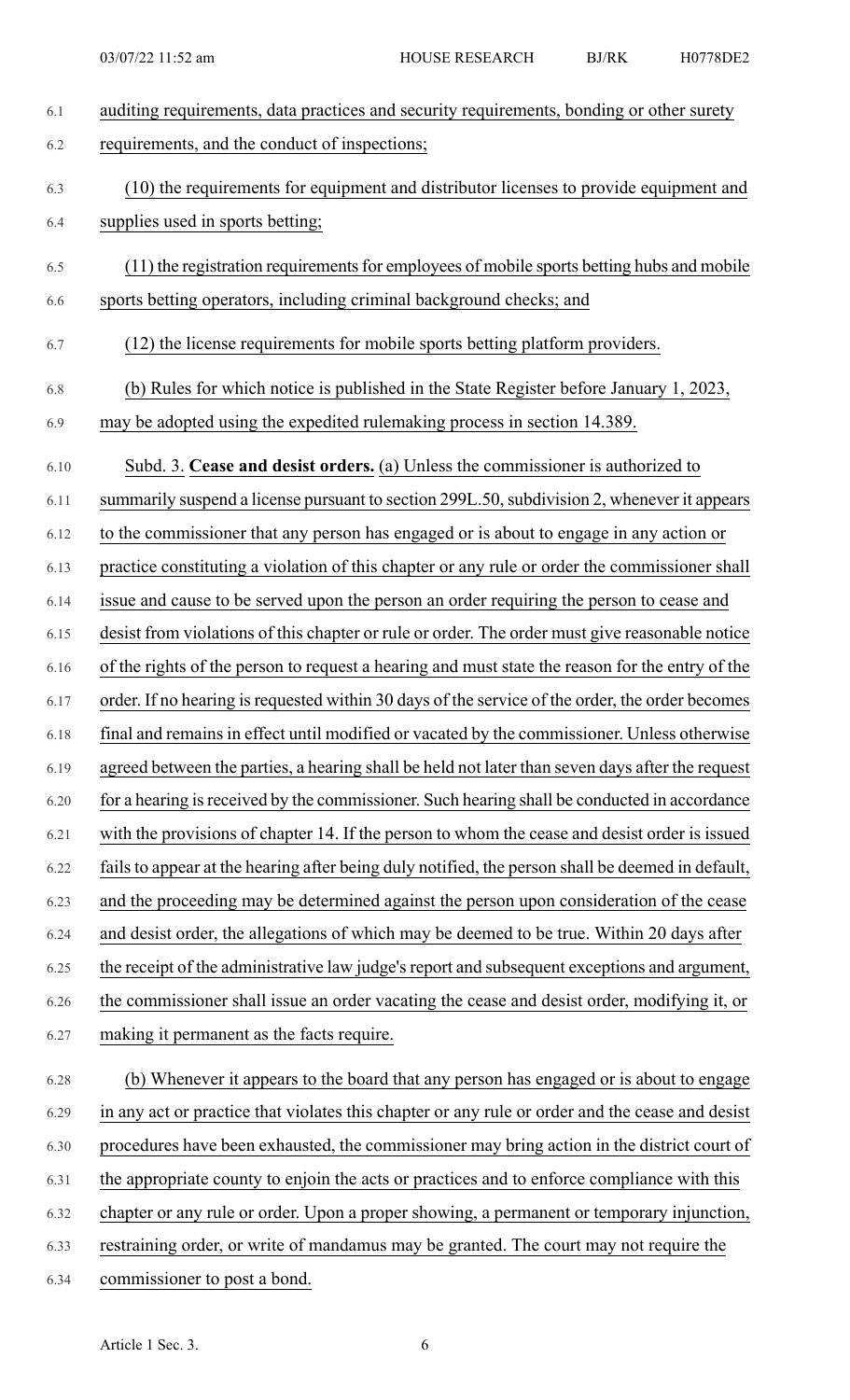| 7.1  | Subd. 4. Court orders. In the event of a refusal to appear by, or refusal to obey a          |
|------|----------------------------------------------------------------------------------------------|
| 7.2  | subpoena issued to, any person under this chapter, the district court may on application of  |
| 7.3  | the commissioner issue to the person an order directing the person to appear before the      |
| 7.4  | commissioner, and to produce documentary evidence if so ordered or to give evidence          |
| 7.5  | relating to the matter under investigation or in question. Failure to obey such an order may |
| 7.6  | be punished by the court as contempt of court.                                               |
| 7.7  | Subd. 5. Delegation. The commissioner may delegate any of its authority under this           |
| 7.8  | chapter to the director if, in the judgment of the commissioner, doing so would promote the  |
| 7.9  | efficient administration of this chapter.                                                    |
| 7.10 | Sec. 4. [299L.25] MOBILE SPORTS BETTING LICENSES.                                            |
| 7.11 | Subdivision 1. Master mobile sports betting license. (a) The commissioner shall issue        |
| 7.12 | up to two master mobile sports betting licenses valid for 20 years to applicants who:        |
| 7.13 | (1) are organizations comprised of two or more Indian Tribes;                                |
| 7.14 | (2) submit a completed application in the form required by rule adopted pursuant to          |
| 7.15 | subdivision 3;                                                                               |
| 7.16 | (3) submit all documents required by rule adopted pursuant to section 299L.20;               |
| 7.17 | (4) are not disqualified under section 299L.35;                                              |
| 7.18 | (5) pass the financial and criminal background checks under section 299L.35; and             |
| 7.19 | (6) meet any other conditions required by rule adopted pursuant to section 299L.20.          |
| 7.20 | (b) If the commissioner issues a master mobile sports betting license under paragraph        |
| 7.21 | (a), the commissioner shall issue no more than:                                              |
| 7.22 | (1) one master mobile sports betting license to a Tribal entity that includes Indian Tribes  |
| 7.23 | with their principal headquarters located north of marked Interstate Highway 94; and         |
| 7.24 | (2) one master mobile sports betting license to a Tribal entity that includes Indian Tribes  |
| 7.25 | with their principal headquarters located south of marked Interstate Highway 94.             |
| 7.26 | (c) The commissioner may not issue a license under this section unless an operational        |
| 7.27 | agreement signed by  has been filed with the commissioner. An operational agreement,         |
| 7.28 | executed pursuant to this paragraph, is not subject to section 13.05, subdivision 6 or 11.   |
| 7.29 | (d) A master mobile sports betting license issued under this subdivision is renewable        |
| 7.30 | every 20 years under conditions required by rule adopted pursuant to section 299L.20.        |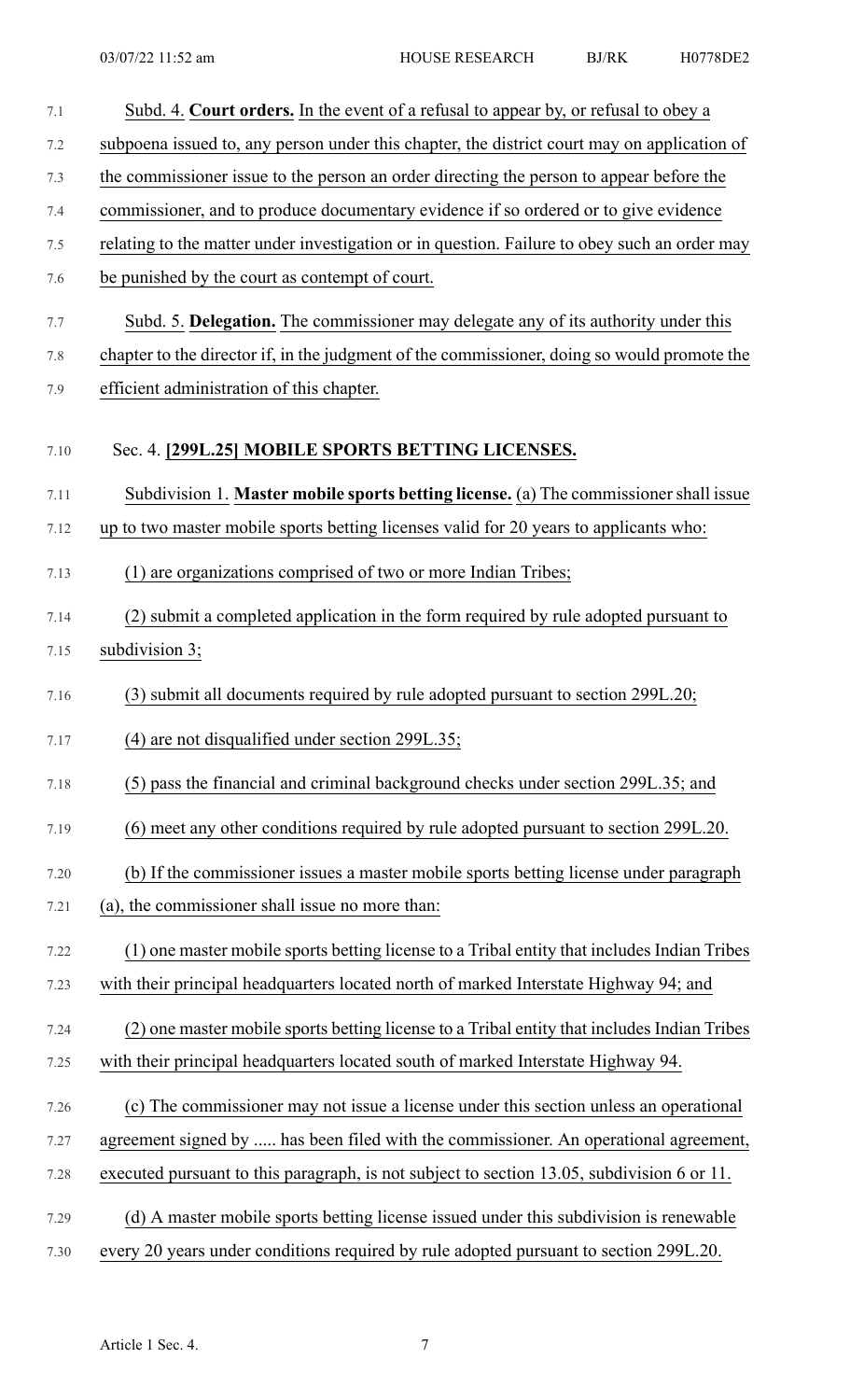| 8.1     | Subd. 2. Mobile sports betting operator licenses. (a) Consistent with the requirements       |
|---------|----------------------------------------------------------------------------------------------|
| 8.2     | of this subdivision, a master mobile sports betting license holder may contract through an   |
| 8.3     | inter-Tribal compact with a mobile sports betting operator to operate, conduct, or offer for |
| 8.4     | play mobile sports betting.                                                                  |
| 8.5     | (b) A master sports betting license holder licensed under subdivision 1, paragraph (b),      |
| 8.6     | clause (1), may contract with up to seven mobile sports betting operators. A master sports   |
| 8.7     | betting license holder licensed under subdivision 1, paragraph (b), clause (2), may contract |
| $8.8\,$ | with up to four mobile sports betting operators.                                             |
| 8.9     | (c) A master mobile sports betting license holder may only contract through an               |
| 8.10    | inter-Tribal compact with a mobile sports betting operator that:                             |
| 8.11    | (1) is an entity wholly owned and controlled by an Indian Tribe or an entity wholly          |
| 8.12    | owned and controlled by multiple Indian Tribes;                                              |
| 8.13    | (2) meets all licensing requirements of subdivision 1, paragraph (a);                        |
| 8.14    | (3) submits all of the required documents included in subdivision 3 to the licensee and      |
| 8.15    | commissioner;                                                                                |
| 8.16    | (4) complies with all applicable laws, rules, and orders; and                                |
| 8.17    | $(5)$ pays an annual sublicensing fee in the amount of \$2,125 directly to the commissioner. |
| 8.18    | (d) A mobile sports betting operator is prohibited from contracting with more than one       |
| 8.19    | mobile sports betting platform provider.                                                     |
| 8.20    | (e) A mobile sports betting operator shall submit an application on a form prescribed        |
| 8.21    | by the commissioner pursuant to subdivision 3. The mobile sports betting operator shall      |
| 8.22    | also include a detailed plan and specifications for the implementation of sports betting and |
| 8.23    | a statement of assets and liabilities of the applicant.                                      |
| 8.24    | Subd. 3. Application. An application for a master mobile sports betting license must be      |
| 8.25    | on a form the commissioner prescribes. The application must contain:                         |
| 8.26    | (1) the name and address of the applicant and, if it is a corporation, the names of all      |
| 8.27    | officers, directors, and shareholders of the corporation and any of its holding companies;   |
| 8.28    | (2) if required by the commissioner, the names of any person holding directly, indirectly,   |
| 8.29    | or beneficially an interest of any kind in the applicant or any of its holding corporations, |
| 8.30    | whether the interest is financial, administrative, policy making, or supervisory, provided   |
| 8.31    | that this provision does not extend to individual Tribal members whose only relation to the  |
| 8.32    | applicant is their membership in their respective Tribal Nations;                            |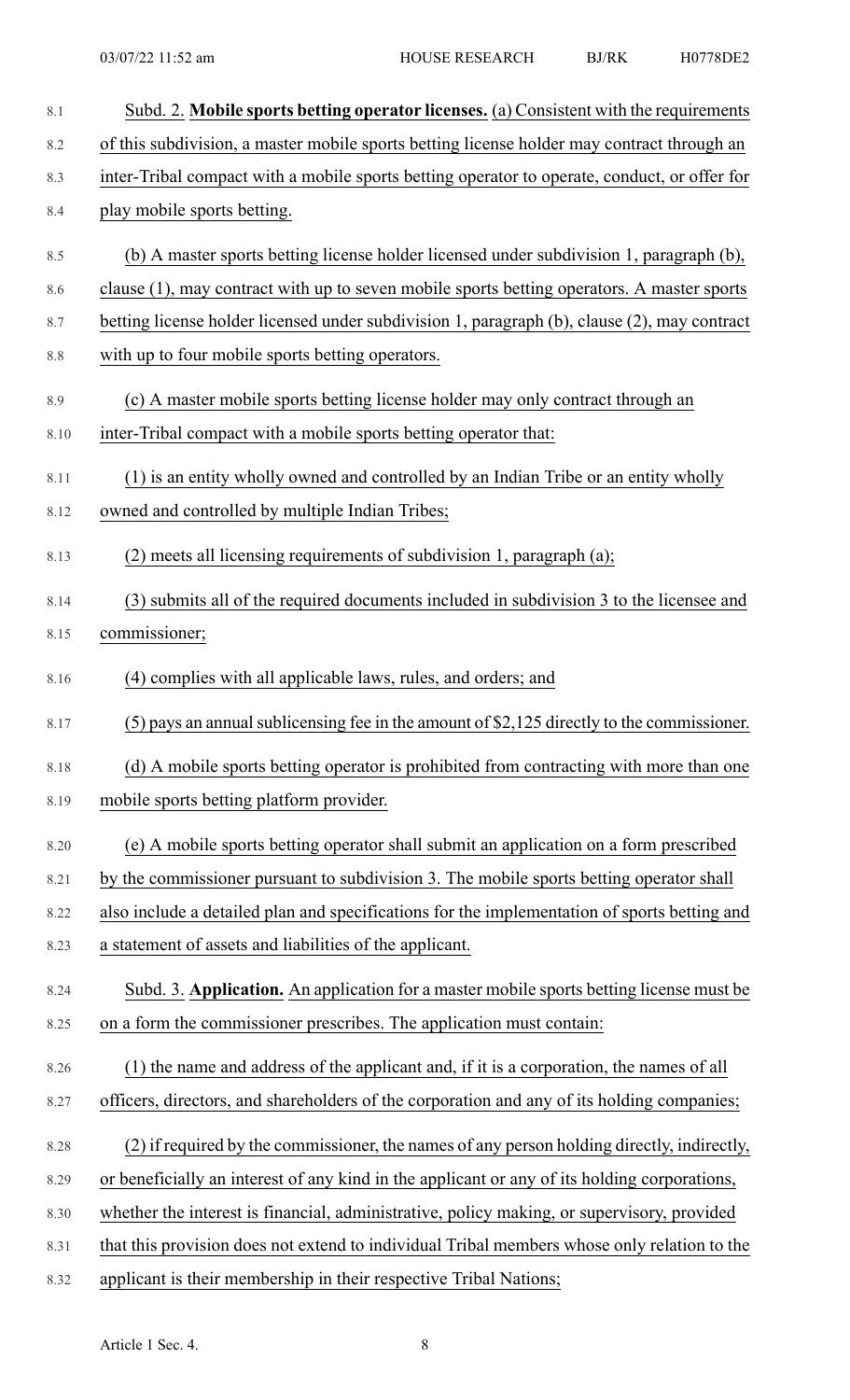| 9.1  | (3) an affidavit executed by the applicant setting forth that, to the best of the applicant's   |
|------|-------------------------------------------------------------------------------------------------|
| 9.2  | knowledge, no officer, director, or other person with a present direct or indirect financial    |
| 9.3  | or management interest in the applicant:                                                        |
| 9.4  | (i) is in default in the payment of an obligation or debt to the state;                         |
| 9.5  | (ii) has ever been convicted of a felony in a state or federal court or has a state or federal  |
| 9.6  | felony charge pending;                                                                          |
| 9.7  | (iii) is or has been convicted of engaging in an illegal business;                              |
| 9.8  | (iv) has ever been found guilty of fraud or misrepresentation in connection with wagering;      |
| 9.9  | or                                                                                              |
| 9.10 | (v) has ever knowingly violated a rule or order of the commissioner or a law of Minnesota       |
| 9.11 | relating to wagering;                                                                           |
| 9.12 | (4) an irrevocable consent statement, signed by the applicant, which states that suits and      |
| 9.13 | actions limited to the enforcement of this chapter may be commenced against the applicant       |
| 9.14 | by the commissioner, pursuant to section 299L.20, in any court of competent jurisdiction        |
| 9.15 | in this state by the service on the secretary of state of any summons, process, or pleadings    |
| 9.16 | authorized by the laws of this state. If any summons, process, or pleadings is served upon      |
| 9.17 | the secretary of state, it must be by duplicate copies. One copy must be retained in the Office |
| 9.18 | of the Secretary of State and the other copy must be forwarded immediately by certified         |
| 9.19 | mail to the address of the applicant, as shown by the records of the commissioner; and          |
| 9.20 | (5) a declaration that the laws of the state of Minnesota will be followed, including any       |
| 9.21 | applicable provisions of the Minnesota Human Rights Act, chapter 363A.                          |
| 9.22 | Subd. 4. Responsibility for satisfying winning wagers. A wager on an athletic event             |
| 9.23 | or esports event placed with a mobile sports betting operator is an enforceable contract. A     |
| 9.24 | mobile sports betting operator who accepts a wager bears all risk of loss to satisfy winnings   |
| 9.25 | on the wager. A wager that is not redeemed within one year of the outcome that is the subject   |
| 9.26 | of the wager may be canceled by the mobile sports betting operator and its sports betting       |
| 9.27 | platform provider.                                                                              |
| 9.28 | Subd. 5. Cash reserves. A mobile sports betting operator shall, in conjunction with the         |
| 9.29 | mobile sports betting platform provider, maintain cash reserves in an amount that is not less   |
| 9.30 | than the greater of \$25,000 or the sum of the following three amounts:                         |
| 9.31 | (1) amounts held by the mobile sports betting operator for the accounts of authorized           |
| 9.32 | participants;                                                                                   |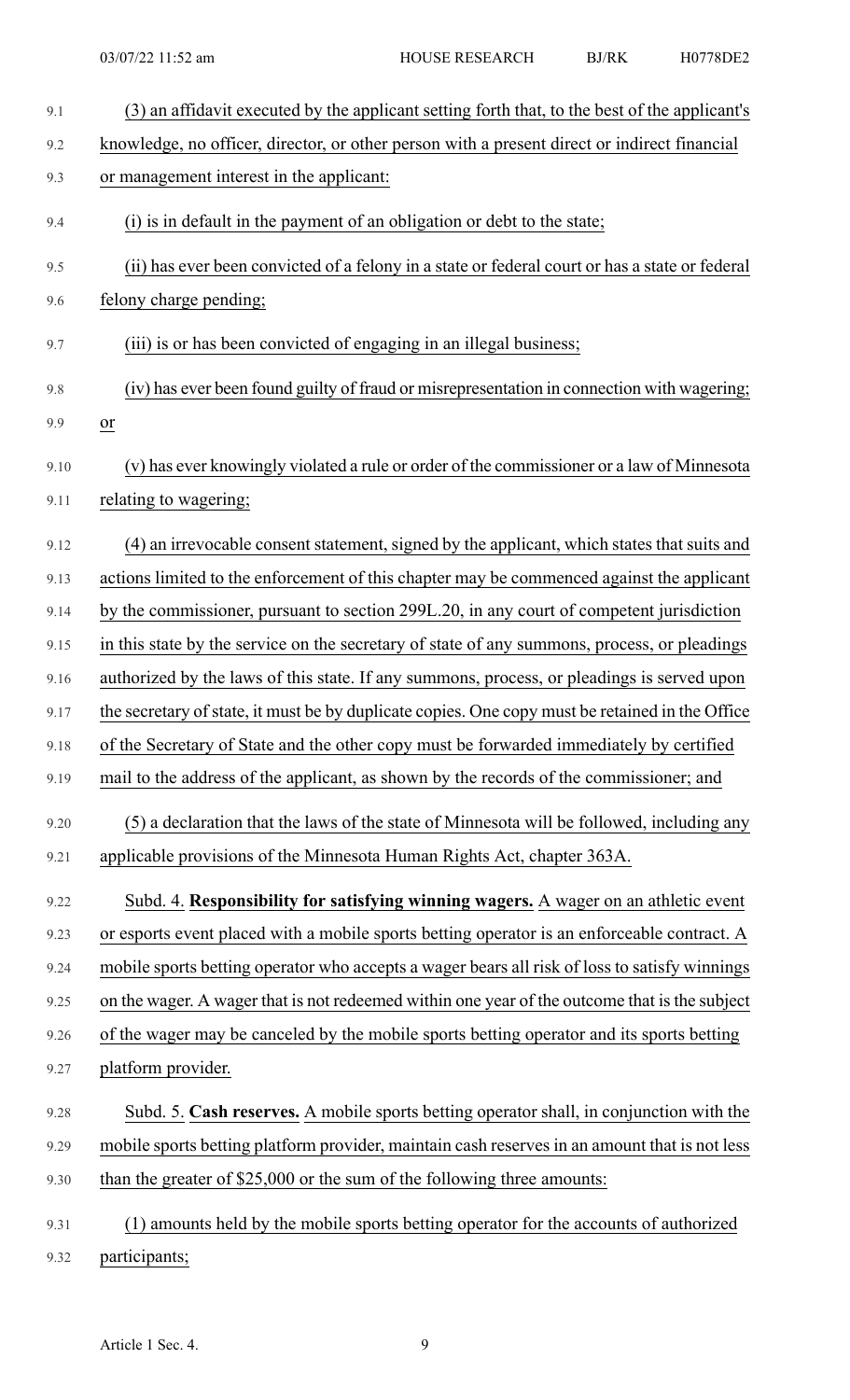| 10.1  | (2) amounts accepted by the mobile sports betting operator as wagers on contingencies                |
|-------|------------------------------------------------------------------------------------------------------|
| 10.2  | whose outcome have not been determined; and                                                          |
| 10.3  | (3) amounts owed but unpaid by the mobile sports betting operator on winning wagers                  |
| 10.4  | through the period established by the operator, subject to time limits set by the commissioner,      |
| 10.5  | for honoring winning wagers.                                                                         |
| 10.6  | Subd. 6. <b>Bond.</b> A mobile sports betting operator or mobile sports betting platform             |
| 10.7  | provider shall be required to post a bond, securities, or an irrevocable letter of credit, in an     |
| 10.8  | amount the commissioner deems necessary after taking into consideration the amount of                |
| 10.9  | the mobile sports betting operator's cash reserves, to protect the financial interests of people     |
| 10.10 | wagering on athletic events or esports events. If securities are deposited or an irrevocable         |
| 10.11 | letter of credit filed, the securities or letter of credit must be of a type or in the form provided |
| 10.12 | under section 349A.07, subdivision 5, paragraphs (b) and (c).                                        |
| 10.13 | Subd. 7. Contracting with equipment providers. A mobile sports betting operator may                  |
| 10.14 | contract with mobile sports betting platform providers, licensed under section 299L.30, to           |
| 10.15 | facilitate the acceptance of wagers on behalf of the mobile sports betting operator.                 |
| 10.16 | Subd. 8. Reporting. A mobile sports betting operator must report to the commissioner                 |
| 10.17 | monthly on wagers placed and redeemed during the reporting month and outstanding at the              |
|       | 10.18 time of the report.                                                                            |
| 10.19 | Subd. 9. Changes in ownership or management. If a change in the officers, directors,                 |
| 10.20 | shareholders, or other persons with a present or future direct or indirect financial or              |
| 10.21 | management interest in the master mobile sports betting licensee or mobile sports betting            |
| 10.22 | operator licensee, or a change of ownership of more than five percent of the shares of the           |
| 10.23 | licensee is made after the application for a master mobile sports betting license or mobile          |
| 10.24 | sports betting operator license is filed or a license issued, the applicant or licensee must         |
| 10.25 | notify the commissioner of the changes within ten days of their occurrence and submit a              |
| 10.26 | new affidavit as required by subdivision 3, clause 4.                                                |
|       |                                                                                                      |

## 10.27 Sec. 5. **[299L.30] MOBILE SPORTS BETTING PLATFORM PROVIDER AND** 10.28 **SERVICE PROVIDER LICENSE.**

10.29 Subdivision 1. **License required.** A mobile sports betting platform provider or services 10.30 provider license is required to provide sports betting platforms, sports betting technology, 10.31 sports betting applications, or associated mobile sports betting hardware, software, or

10.32 equipment.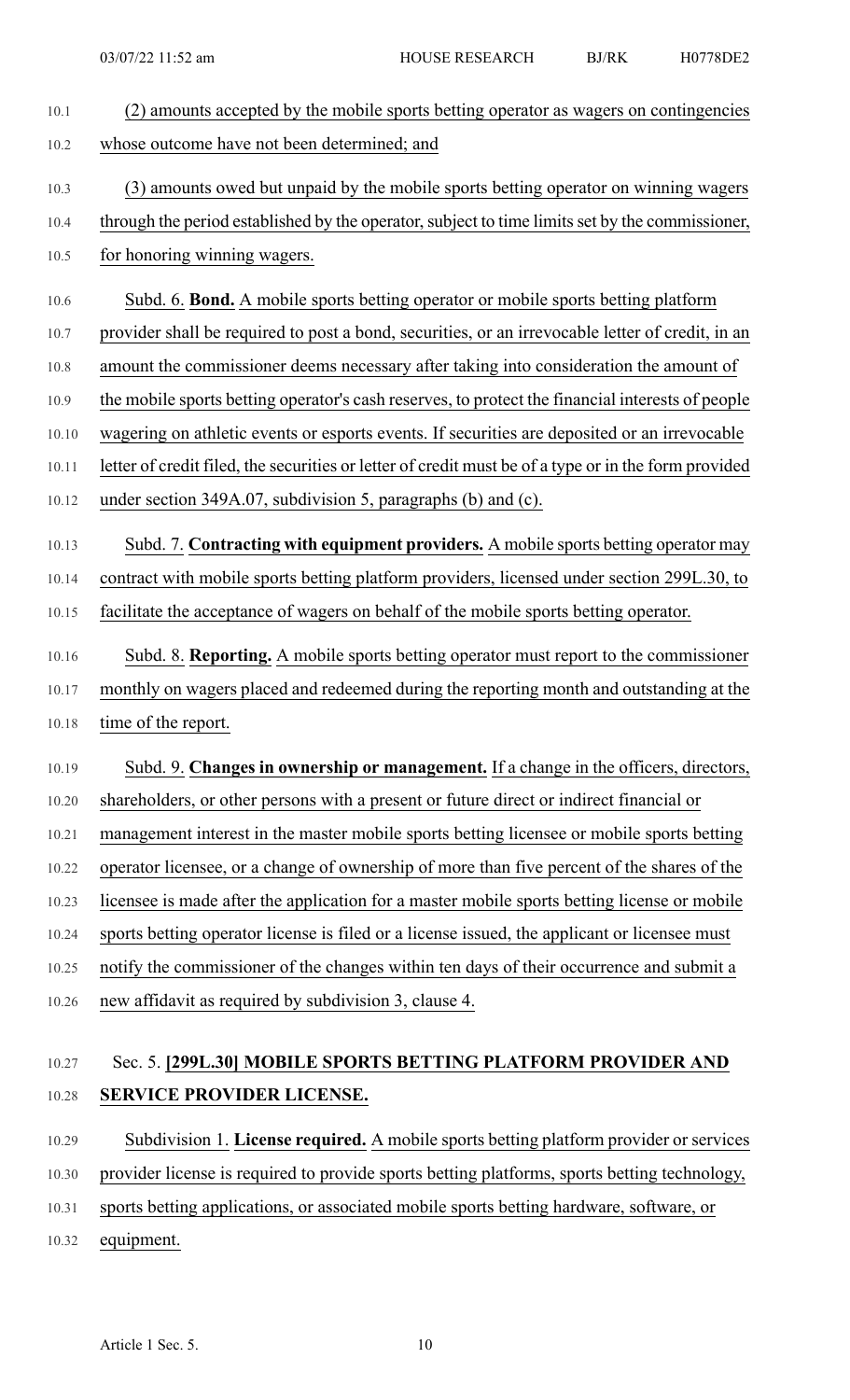- 11.1 Subd. 2. **Issuance; renewal.** (a) The commissioner shall issue or renew mobile sports
- 11.2 betting platform provider or service provider licenses to an applicant who:
- 11.3 (1) is not disqualified under section 299L.35;
- 11.4 (2)submits an application on a form required by rule adopted pursuant to section 299L.20;
- 11.5 (3) submits documents required by rule adopted pursuant to section 299L.20;
- 11.6 (4) passes criminal and financial background checks as described in section 299L.35
- 11.7 and as required by rule adopted pursuant to section 299L.20;
- 11.8 (5) pays an application fee of \$6,000 with submission of an application;
- 11.9 (6) pays a license fee after the application is approved in the amount of \$38,250 or a
- 11.10 license renewal fee of \$8,500; and
- 11.11 (7) meets other conditions required by rule adopted pursuant to section 299L.20.
- 11.12 (b) A license under paragraph (a) is annually renewable under conditions required by
- 11.13 rule adopted pursuant to section 299L.20.

# 11.14 Sec. 6. **[299L.35] LICENSE DISQUALIFICATION; BACKGROUND CHECKS;** 11.15 **NOTICE OF DENIAL OF APPLICATION.**

- 11.16 Subdivision 1. **Disqualifications.** The commissioner may reject an application, refuse
- 11.17 to renew a license, or act, after following the provisions ofsubdivision 4, to revoke a license

11.18 if the applicant or licensee, or a director, officer, partner, member of the governing body

11.19 for the applicant or licensee, person in a supervisory or management position of the applicant

- 11.20 or licensee, or direct or indirect holder of more than five percent financial interest in the
- 11.21 applicant or licensee:
- 11.22 (1) has ever been convicted of a felony or a crime involving gambling;
- 11.23 (2) owes \$500 or more in delinquent taxes as defined in section 270C.72;
- 11.24 (3) had a sale and use tax permit revoked by the commissioner of revenue within the
- 11.25 past two years;
- 11.26 (4) after demand, has not filed tax returns required by the commissioner of revenue; or
- 11.27 (5) has been convicted of a felony or gross misdemeanor involving theft or fraud.
- 11.28 Subd. 2. **Background investigation.** The commissioner shall perform a background
- 11.29 investigation on applicants for a license under this chapter. The commissioner may request
- 11.30 the director of alcohol and gambling enforcement and the commissioner of revenue to assist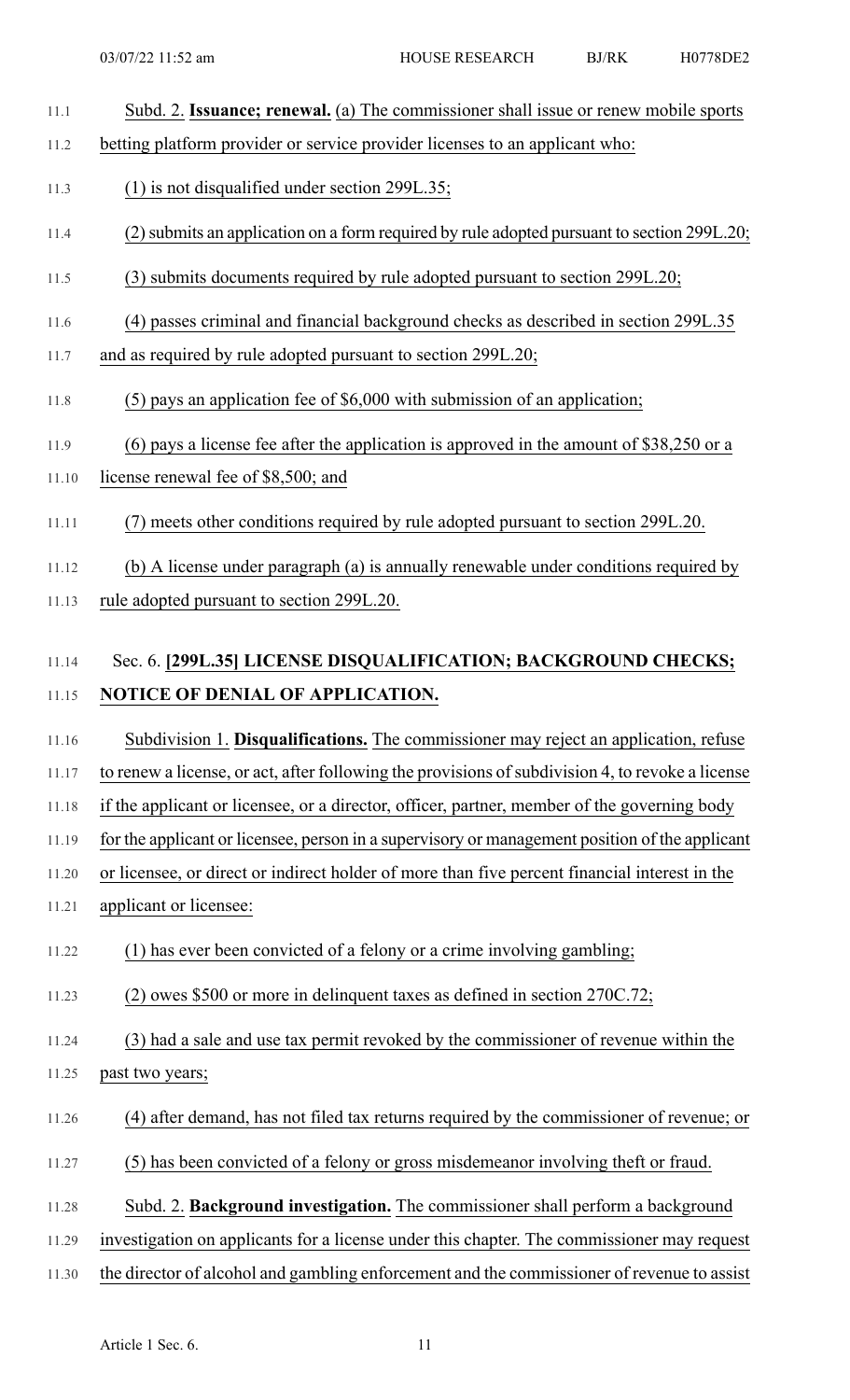12.1 in investigating the background of an applicant or a licensee under this section. The 12.2 commissioner may charge an applicant an investigation fee to cover the cost of the 12.3 investigation and shall from this fee reimburse the Division of Alcohol and Gambling 12.4 Enforcement and the Department of Revenue for their respective shares of the cost of the 12.5 investigation. The commissioner is authorized to have access to all data compiled by the 12.6 Division of Alcohol and Gambling Enforcement on licensees and applicants. 12.7 Subd. 3. **Criminal history.** The commissioner must perform a criminal history records 12.8 check on each officer, director, or stakeholder with more than 15 percent interest in the 12.9 licensee or applicant. The records check must include a criminal history check of the state 12.10 and federal criminal records. The applicant or licensee must provide signed consent for the 12.11 national and international criminal history records check and fingerprints for each person 12.12 subject to a check under this subdivision. The director shall assist in performing the criminal 12.13 history records check. The director may charge an applicant a fee to cover the cost of the 12.14 criminal history records check, and shall from this fee reimburse the Division of Alcohol 12.15 and Gambling Enforcement for its share of the cost of the investigation. The commissioner 12.16 or the director must submit the signed informed consent, fingerprints, and Bureau of Criminal 12.17 Apprehension and Federal Bureau of Investigation fees to the superintendent of the Bureau 12.18 of Criminal Apprehension who is authorized to exchange the fingerprints with the Federal 12.19 Bureau of Investigation to obtain the applicant's national criminal history data. The 12.20 superintendent of the Bureau of Criminal Apprehension shall retrieve Minnesota criminal 12.21 history data and shall provide the results of the state, federal, and international criminal 12.22 history check to the director. The commissioner is authorized to have access to all criminal 12.23 history data compiled on licensees and applicants by the Division of Alcohol and Gambling 12.24 Enforcement. An individual who has submitted to a criminal background check in this or 12.25 any other state within the previous 12 months shall not be required to submit to another 12.26 criminal background check provided that the person submits the results of such previous 12.27 criminal background check and affirms that there has been no material change in the 12.28 individual's criminal history since the time of the criminal background check. 12.29 Subd. 4. **Notice of denial of issuance or renewal of mobile sports betting master** 12.30 **license or mobile sports betting operator license.** If the commissioner determines that a 12.31 license application or renewal under this chaptershall be denied, or a license shall be revoked 12.32 or suspended, or a licensee censured, the commissioner shall promptly give a written notice 12.33 to the licensee or applicant stating grounds for the action and giving reasonable notice of 12.34 the rights of the licensee or applicant to request a hearing. Enforcement actions, license 12.35 revocations, or license nonrenewals related to a specific mobile sports betting operator shall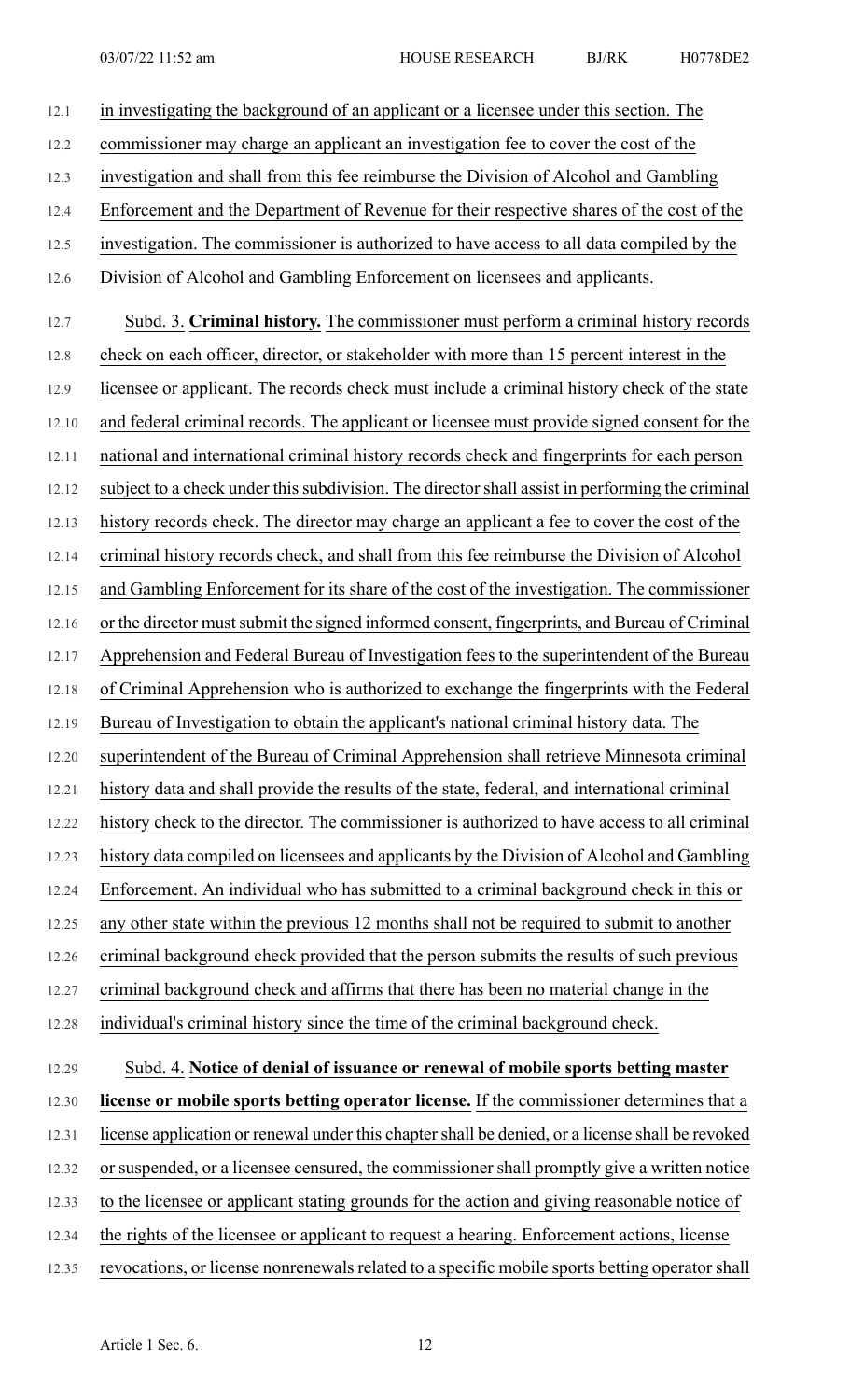| 13.1  | not impact or limit the ability of another mobile sports betting operator to conduct, offer,    |
|-------|-------------------------------------------------------------------------------------------------|
| 13.2  | or offer for play mobile sports betting. A hearing must be held not later than 30 days after    |
| 13.3  | the commissioner receives the request for the hearing, unless the licensee or applicant and     |
| 13.4  | the commissioner agree on a later date. If the applicant or licensee does not request a hearing |
| 13.5  | within 30 days of the service of the notice, the denial becomes final. Hearings under this      |
| 13.6  | subdivision must be conducted according to chapter 14. After the hearing, the commissioner      |
| 13.7  | may enter an order making such disposition as the facts require. If the applicant or licensee   |
| 13.8  | fails to appear at the hearing after having been notified of it under this subdivision, the     |
| 13.9  | applicant is considered in default and the proceeding may be determined against the person      |
| 13.10 | on consideration of the written notice of denial, the allegations of which may be considered    |
| 13.11 | to be true. All fees accompanying the license or renewal application are considered earned      |
| 13.12 | and are not refunded.                                                                           |
|       |                                                                                                 |
| 13.13 | Sec. 7. [299L.40] WAGERING.                                                                     |
| 13.14 | Subdivision 1. Wager type. A mobile sports betting operator may only accept wagers              |
| 13.15 | of a type previously approved by the commissioner. Wager types that the commissioner            |
| 13.16 | may approve include but are not limited to the following:                                       |
| 13.17 | (1) a wager that a participant or participating team will win an athletic event or will win     |
| 13.18 | by a specified number of points;                                                                |
| 13.19 | (2) a wager as to whether the total points scored in an athletic event will be higher or        |
| 13.20 | lower than a number specified;                                                                  |
|       |                                                                                                 |
| 13.21 | (3) a wager on an outcome contingency or proposition incidental to an athletic event,           |
| 13.22 | series, tournament, or season for which the outcome is published in newspapers of general       |
| 13.23 | circulation or in records made publicly available by the league or governing body for the       |
| 13.24 | event;                                                                                          |
| 13.25 | (4) a wager on the outcome of a series of two or more athletic events or a series of two        |
| 13.26 | or more contingencies incidental to an athletic event;                                          |
| 13.27 | $(5)$ in-game betting;                                                                          |
| 13.28 | (6) futures bets placed on end of the season standings, awards, or statistics; and              |
| 13.29 | (7) a wager that a participant or participating team will win an esports event or will win      |
| 13.30 | by a specified number of points.                                                                |
|       |                                                                                                 |
|       |                                                                                                 |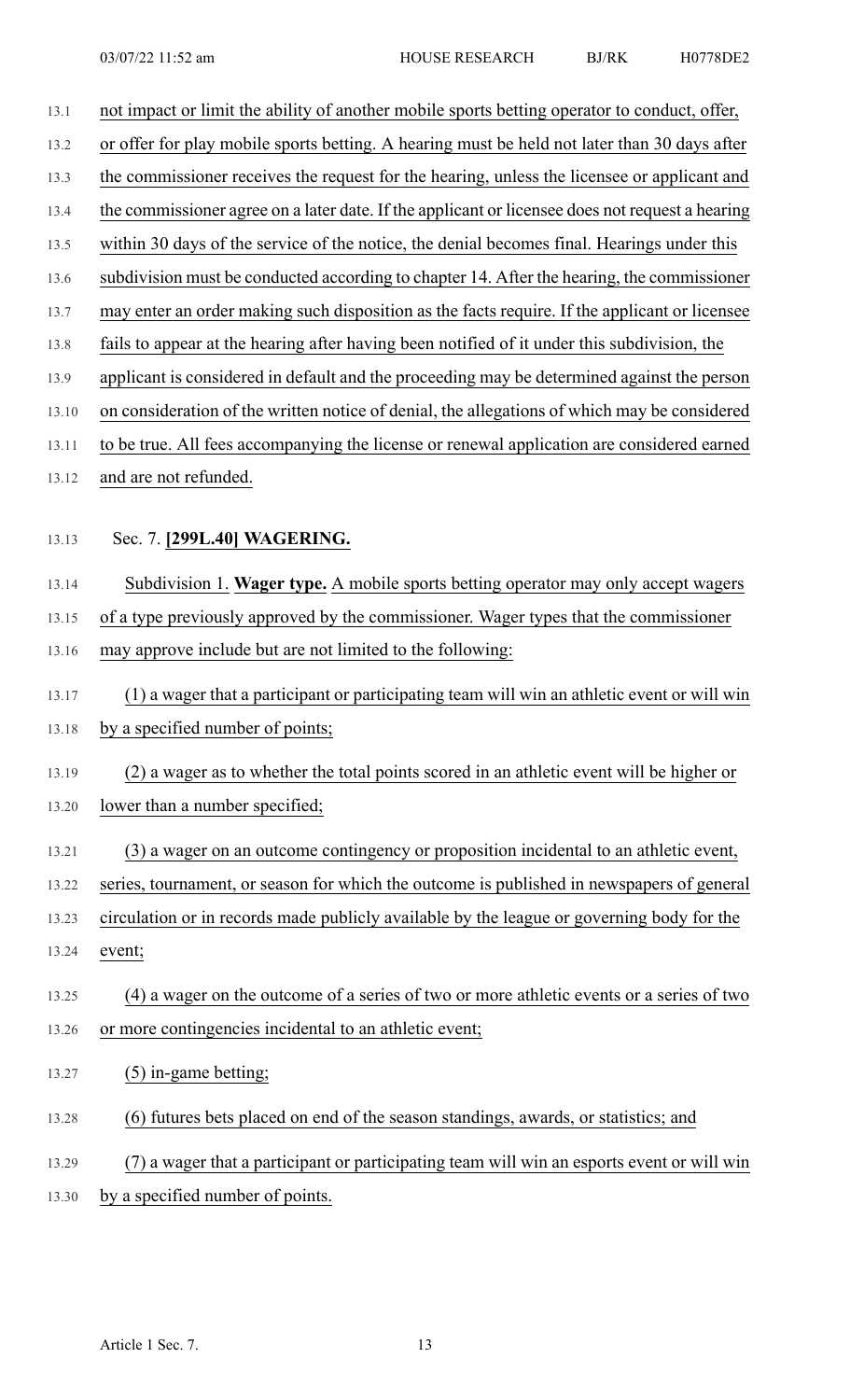| 14.1  | Subd. 2. Consideration; wager account. (a) A mobile sports betting operator must not          |
|-------|-----------------------------------------------------------------------------------------------|
| 14.2  | accept a wager unless the authorized participant provides consideration at the time of making |
| 14.3  | the wager.                                                                                    |
| 14.4  | (b) Consideration must be in the form of withdrawal from a wager account maintained           |
| 14.5  | by the mobile sports betting operator for the benefit of and in the name of the wagerer.      |
| 14.6  | (c) A person shall have the right to withdraw the balance of the wager account in the         |
| 14.7  | person's name at any time with proof of identity, as determined by rules adopted pursuant     |
| 14.8  | to section 299L.20.                                                                           |
| 14.9  | Subd. 3. Wager location. Mobile sports betting wagers regulated under this chapter            |
| 14.10 | may only be accepted from a person placing a wager online, through a website or mobile        |
| 14.11 | application, while the person placing the wager is physically within the state. The website   |
| 14.12 | or application may be hosted by a mobile sports betting operator operating in conjunction     |
| 14.13 | with a mobile sports betting platform provider.                                               |
| 14.14 | Subd. 4. Information provided at the time of wager. A mobile sports betting operator          |
| 14.15 | must disclose the betting line and terms of a wager prior to accepting a wager. Terms of the  |
| 14.16 | wager include the ratio of the amount to be paid for winning to the wagered amount.           |
| 14.17 | Subd. 5. Outcome determined. A mobile sports betting operator must not accept a               |
| 14.18 | wager on the outcome of an event or proposition that has already been determined.             |
| 14.19 | Subd. 6. Receipt. A mobile sports betting operator must provide a person who places a         |
| 14.20 | wager with an electronic receipt at the time of sale that contains the following information: |
| 14.21 | (1) the athletic event, esports event, or proposition that is the subject of the wager;       |
| 14.22 | (2) the outcome that will constitute a win on the wager;                                      |
| 14.23 | (3) the amount wagered; and                                                                   |
| 14.24 | (4) the payout in the event of a winning wager.                                               |
|       |                                                                                               |
| 14.25 | Sec. 8. [299L.45] DEPOSIT AND APPROPRIATION OF FEES.                                          |
| 14.26 | (a) Application fees paid pursuant to section 299L.30 are deposited into a special revenue    |
| 14.27 | account and are appropriated annually to the commissioner for administering review of         |
| 14.28 | license applications and renewals.                                                            |
| 14.29 | (b) License and renewal fees paid pursuant to section 299L.25 or 299L.30 shall be             |

14.30 deposited in the general fund.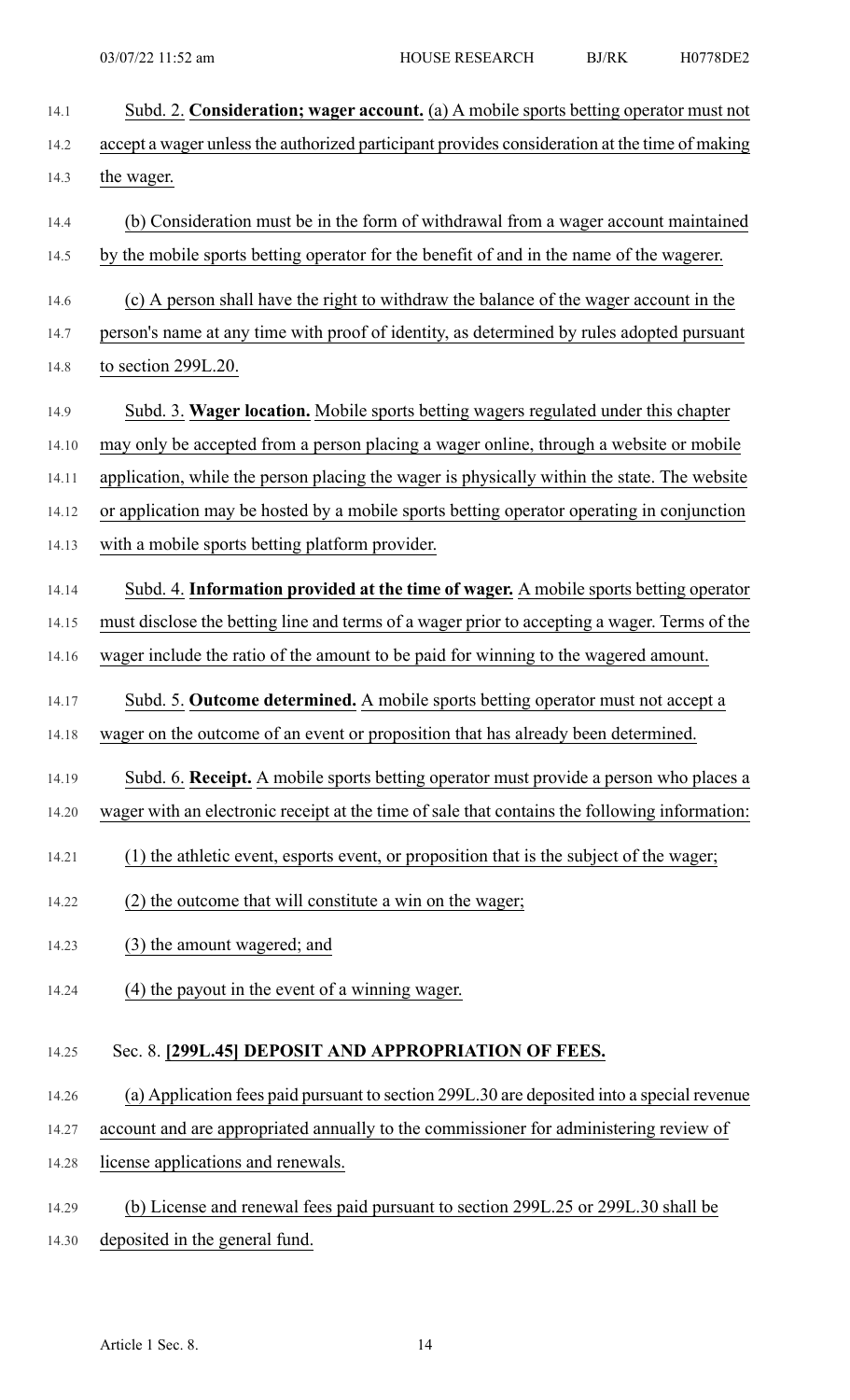| 15.1  | Sec. 9. [299L.50] ENFORCEMENT; LICENSE VIOLATIONS.                                              |
|-------|-------------------------------------------------------------------------------------------------|
| 15.2  | Subdivision 1. Schedule of penalties. The commissioner must adopt rules that provide            |
| 15.3  | a graduated schedule of penalties for violations of license requirements under statute or       |
| 15.4  | rule. The schedule must specify penalties that may range from warnings and probation            |
| 15.5  | periods to civil fines, temporary suspension of licenses, or revocation of licenses.            |
| 15.6  | Subd. 2. Imposition of penalty. After a hearing, the commissioner may impose a penalty          |
| 15.7  | from the schedule of penalties that is commensurate with the violation. The commissioner        |
| 15.8  | may only suspend a license prior to a hearing when conduct of a licensee, or anticipated        |
| 15.9  | failure of a licensee to fulfill an obligation, requires immediate action to protect the public |
| 15.10 | from harm. The commissioner may summarily suspend a license of a licensee:                      |
| 15.11 | (1) if the licensee has not timely filed a tax return or paid the tax required under chapter    |
| 15.12 | 297J;                                                                                           |
| 15.13 | (2) if doing so is supported by clear and convincing evidence that such summary                 |
| 15.14 | suspension is necessary to ensure the fairness, lawfulness, and integrity of sports betting;    |
| 15.15 | or                                                                                              |
| 15.16 | (3) if the licensee has not timely paid all fees due under this chapter.                        |
| 15.17 | Subd. 3. Civil penalty. (a) Commission of a crime under section 299L.80 is a violation          |
| 15.18 | of a license issued under this chapter.                                                         |
| 15.19 | (b) A penalty may be imposed by the commissioner under this chapter in addition to              |
| 15.20 | any civil penalty imposed by the same conduct under section 299L.80.                            |
| 15.21 | Subd. 4. Civil penalties paid to the commissioner. Civil penalties collected by the             |
| 15.22 | commissioner shall be deposited in the general fund.                                            |
| 15.23 | Subd. 5. Contested case. A civil penalty in excess of \$2,000 is a contested case under         |
| 15.24 | chapter 14.                                                                                     |
| 15.25 | Subd. 6. Appeal. An appeal from a decision of the commissioner must be made in a                |
| 15.26 | manner prescribed by sections 14.63 to 14.69.                                                   |
|       |                                                                                                 |
| 15.27 | Sec. 10. [299L.55] AUDITING AND INSPECTION.                                                     |
| 15.28 | Subdivision 1. Annual audit. To ensure compliance with this chapter and rules adopted           |
| 15.29 | under this chapter, a mobile sports betting operator must contract with an independent third    |
| 15.30 | party to perform a financial audit, consistent with the standards established by the Public     |
| 15.31 | Company Accounting Oversight Board or using the Statements on Accounting standards              |
| 15.32 | issued by the Audit Standards Board of the American Institute of Certified Public               |

Article 1 Sec. 10. 15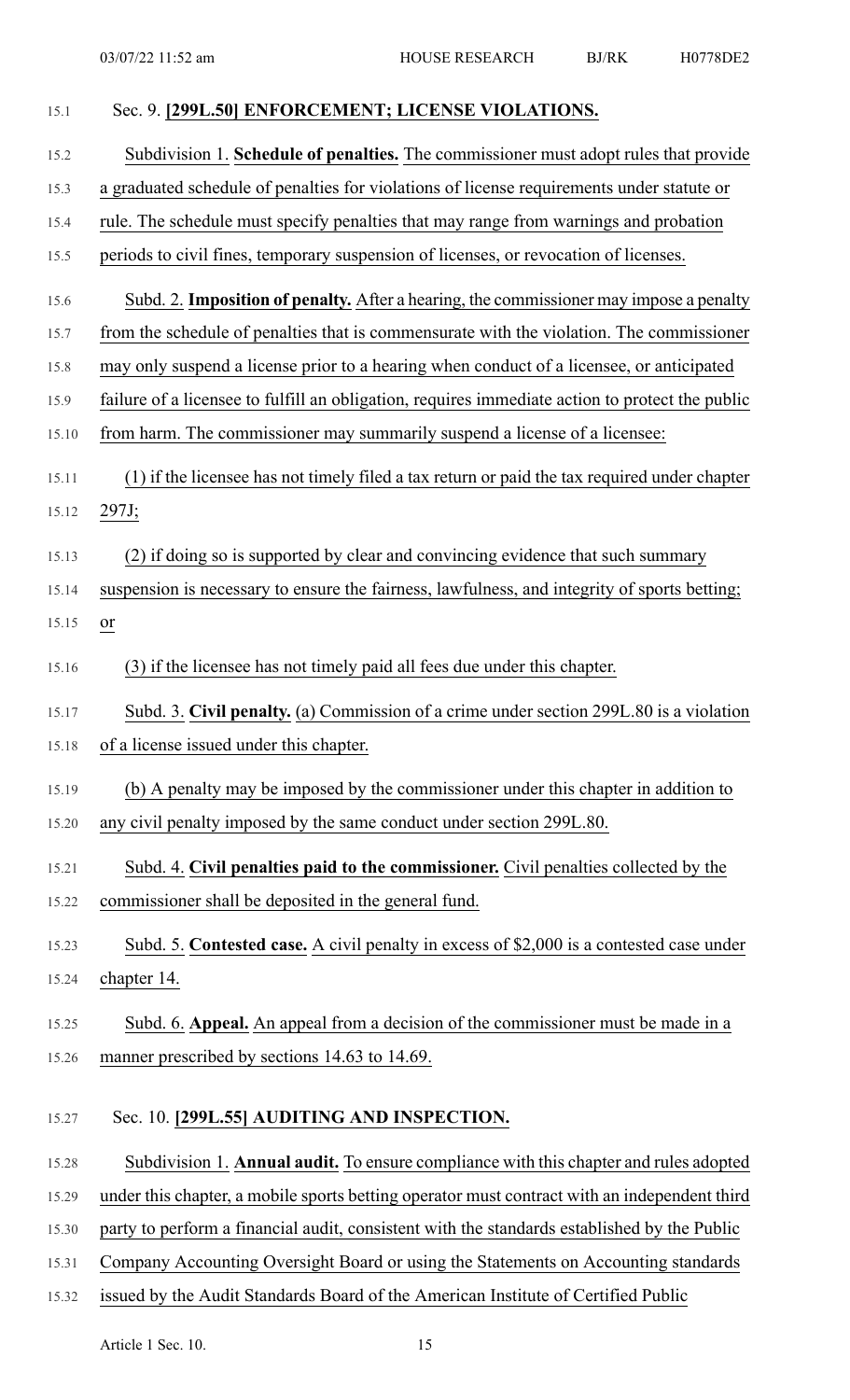16.1 Accountants. The mobile sports betting operator must submit the audit to the commissioner 16.2 for examination and inspection within 120 days of the end of its fiscal year. 16.3 Subd. 2. **Inspection.** The commissioner, the commissioner of revenue, and the director 16.4 are authorized to inspect the accounting records of a mobile sports betting operator at any 16.5 time provided the mobile sports betting operator is given notice at least 24 hours before the 16.6 inspection. This provision only applies to mobile sports betting operations and does not

16.7 authorize the inspection of records related to Tribal gaming operations, Tribal governmental

16.8 records, or Class III sports betting operations conducted exclusively on Indian Lands.

#### 16.9 Sec. 11. **[299L.60] REPORTING.**

16.10 Subdivision 1. **Financial report.** By June 1 of each year, the commissioner mustsubmit 16.11 a report to the chairs and ranking minority members of the legislative committees with 16.12 jurisdiction over public safety, the legislative committees with jurisdiction over taxes, the 16.13 committee in the house of representatives with jurisdiction over commerce, the committee 16.14 in the senate with jurisdiction over state government finance and policy, the committee in 16.15 the house of representatives with jurisdiction over ways and means, and the committee in 16.16 the senate with jurisdiction over finance. The report must describe the activities of the 16.17 commissioner with respect to wagering on athletic events and esports events and include 16.18 summary financial information on sports betting and the regulated sports betting industry 16.19 as a whole. The report must not include information or data on individuals or entities that 16.20 is classified as private data under section 299L.70 or separately list the earnings, wagers, 16.21 or tax revenue generated by or use identifying information for specific mobile sports betting 16.22 operators or specific master mobile sports betting licensees. 16.23 Subd. 2. **License activity report.** By February 1 of each year beginning in 2023, the 16.24 commissioner shall submit a report to the chairs and ranking minority members of the 16.25 committees in the house of representatives and the senate with jurisdiction over public

16.27 the committee in the senate with jurisdiction over state government finance and policy on 16.28 the following:

16.26 safety, the committee in the house of representatives with jurisdiction over commerce, and

- 16.29 (1) the status of applications for licenses issued by the commissioner, including the 16.30 number of applications for each type of license, the number of licenses of each type issued, 16.31 and the average time between receipt of a complete application and issuance of each type
- 16.32 of license;

16.33 (2) an overview of the sports betting market, including but not limited to the actual and 16.34 anticipated demand;

Article 1 Sec. 11. 16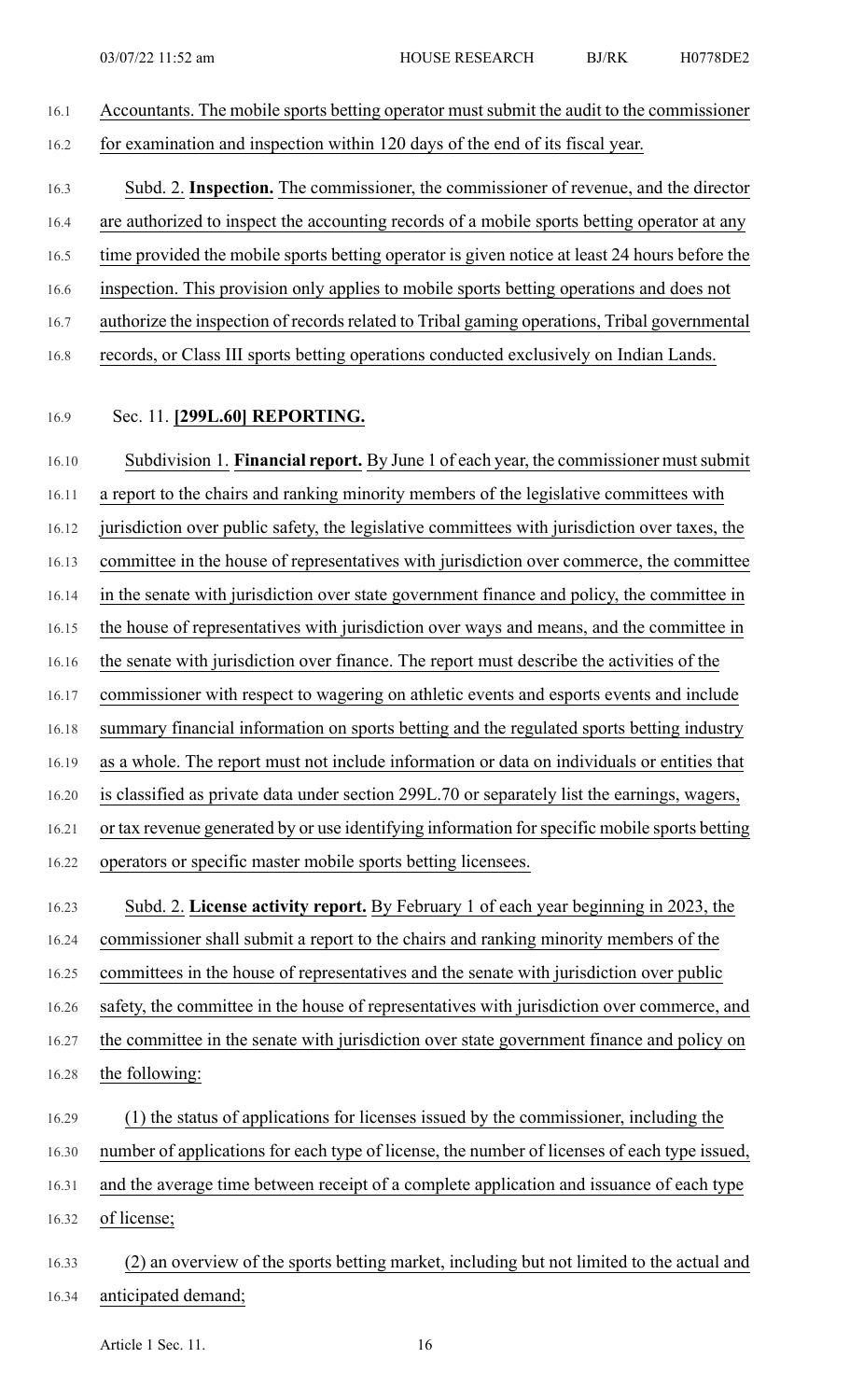| 17.1  | (3) the amount of revenue generated to the state by sports betting and the expenses            |
|-------|------------------------------------------------------------------------------------------------|
| 17.2  | incurred by the commissioner in enforcing restrictions on lawful sports betting; and           |
| 17.3  | (4) the commissioner's enforcement actions taken against persons licensed under this           |
| 17.4  | chapter for violations of this chapter or the rules adopted under this chapter.                |
|       |                                                                                                |
| 17.5  | Sec. 12. [299L.65] EXCLUSION LIST AND PROHIBITION ON WAGERING.                                 |
| 17.6  | Subdivision 1. Exclusion list. (a) The commissioner shall maintain a list of persons who       |
| 17.7  | are not eligible to wager on athletic events or esports events through a mobile or online      |
| 17.8  | wager. The list shall include the names of:                                                    |
| 17.9  | (1) persons who have themselves requested to be on the exclusion list;                         |
| 17.10 | (2) persons whose names have been submitted, for their protection, by their legal              |
| 17.11 | guardians; and                                                                                 |
| 17.12 | (3) persons whose names have been submitted by mobile sports betting operators, mobile         |
| 17.13 | sports betting platform providers, or mobile sports betting vendors.                           |
| 17.14 | (b) The information contained on the list is private data on individuals, as defined in        |
| 17.15 | section 13.02, subdivision 12, except the commissioner is permitted to share the list with     |
| 17.16 | mobile sports betting operators as needed to prevent persons on the exclusion list from        |
| 17.17 | placing sports betting wagers.                                                                 |
| 17.18 | Subd. 2. Prohibition on wagering. A mobile sports betting operator shall not accept a          |
| 17.19 | wager from a person on the exclusion list or allow a person on the exclusion list to establish |
| 17.20 | a mobile sports betting account. Knowingly accepting a wager from a person on the exclusion    |
| 17.21 | list is a license violation, subject to a penalty established by the commissioner.             |
|       |                                                                                                |
| 17.22 | Sec. 13. [299L.70] DATA PROTECTIONS.                                                           |
| 17.23 | Subdivision 1. Classification. Data in which an individual who has wagered on athletic         |
| 17.24 | events or esports events is identified by name, account number, Social Security number, or     |
| 17.25 | any other uniquely identifying indicia, is private data on individuals, as defined in section  |
| 17.26 | 13.02, subdivision 12. Data on individual earnings of mobile sports betting operators, mobile  |
| 17.27 | sports betting operator application and licensing information, and all Tribal revenue records  |
| 17.28 | unassociated with mobile sports betting operators is nonpublic data, as defined in section     |
| 17.29 | 13.02, subdivision 9.                                                                          |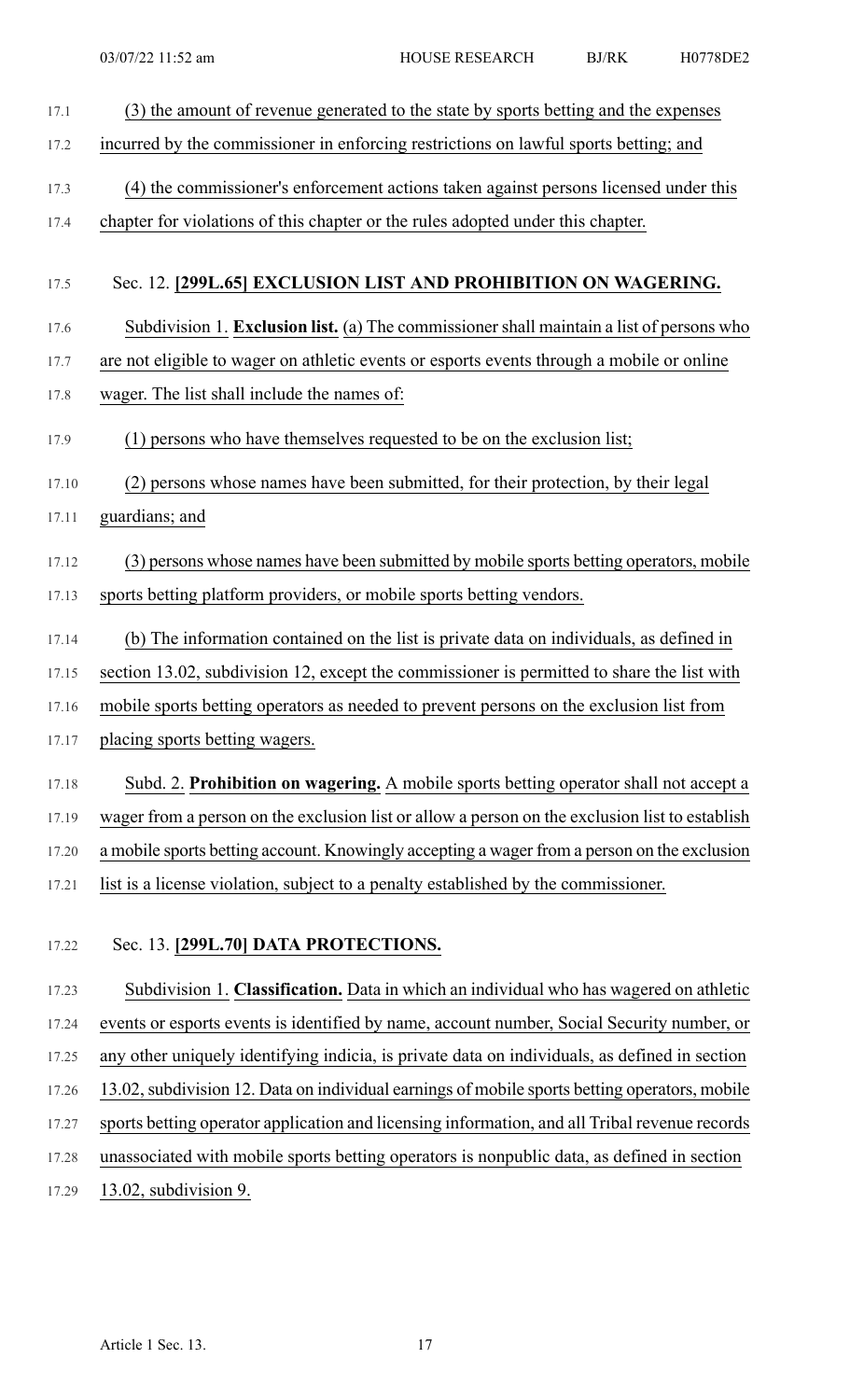| 18.1  | Subd. 2. Sale of private data on individuals. The commissioner shall revoke any license     |
|-------|---------------------------------------------------------------------------------------------|
| 18.2  | issued under this chapter of a person who sells private data on the individuals collected   |
| 18.3  | through the practice of sports betting.                                                     |
|       |                                                                                             |
| 18.4  | Sec. 14. [299L.75] LOCAL RESTRICTIONS; PROHIBITION ON LOCAL TAXES                           |
| 18.5  | OR FEES.                                                                                    |
| 18.6  | No political subdivision may require a local license to offer sports betting or impose a    |
| 18.7  | tax or fee on the sports betting conducted pursuant to this chapter.                        |
|       |                                                                                             |
| 18.8  | Sec. 15. INDIAN TRIBES; COMPACTS TO BE NEGOTIATED.                                          |
| 18.9  | The governor or the governor's designated representatives shall negotiate in good faith     |
| 18.10 | new Tribal-state compacts regulating the conduct of Class III sports betting on the Indian  |
| 18.11 | Lands of an Indian Tribe requesting negotiations, under Minnesota Statutes, section 3.9221. |
| 18.12 | Compacts in effect on January 1, 2022, shall not be modified to accommodate sports betting. |
|       |                                                                                             |
| 18.13 | Sec. 16. EFFECTIVE DATE.                                                                    |
| 18.14 | Article 1 is effective the day following final enactment.                                   |
| 18.15 | <b>ARTICLE 2</b>                                                                            |
| 18.16 | <b>TAXATION OF SPORTS BETTING</b>                                                           |
|       |                                                                                             |
| 18.17 | Section 1. Minnesota Statutes 2020, section 290.0131, is amended by adding a subdivision    |
| 18.18 | to read:                                                                                    |
| 18.19 | Subd. 19. Nontaxable sports betting losses. Losses from the business of conducting          |
| 18.20 | wagering on an athletic event or esports event under chapter 299L that are not subject to   |
| 18.21 | tax under this chapter are an addition.                                                     |
|       |                                                                                             |
|       |                                                                                             |
| 18.22 | Sec. 2. Minnesota Statutes 2020, section 290.0132, is amended by adding a subdivision       |

- 18.24 Subd. 30. **Exempt sports betting income.** Income or gains from the business of
- 18.25 conducting betting on an athletic event or esports event under chapter 299L that are not
- 18.26 subject to tax under this chapter are a subtraction.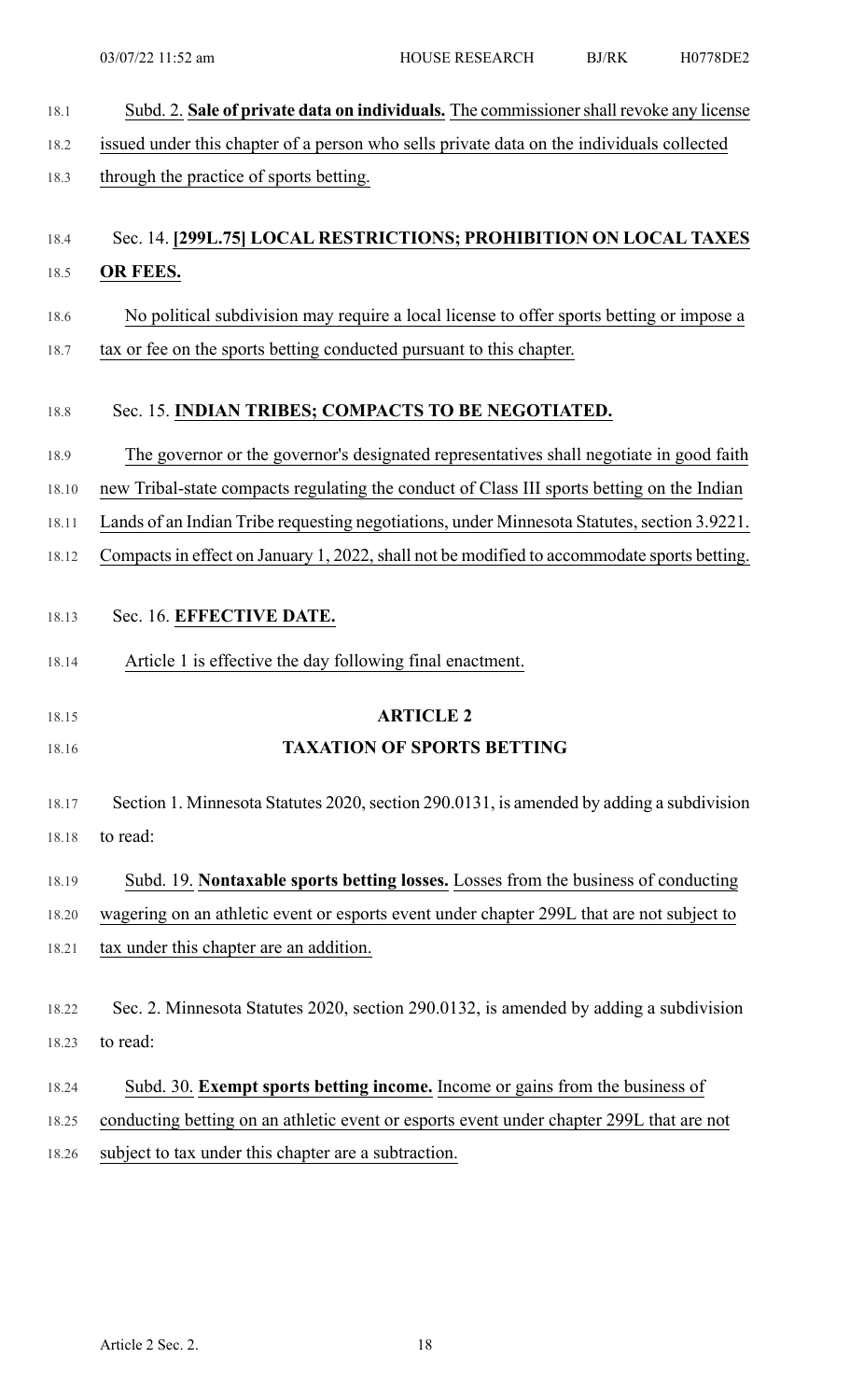- 19.1 Sec. 3. Minnesota Statutes 2020, section 290.0133, is amended by adding a subdivision 19.2 to read:
- 19.3 Subd. 15. **Nontaxable sports betting losses.** Losses from the business of conducting
- 19.4 betting on an athletic event or esports event under chapter 299L that are not subject to tax 19.5 under this chapter are an addition.
- 19.6 Sec. 4. Minnesota Statutes 2020, section 290.0134, is amended by adding a subdivision 19.7 to read:

19.8 Subd. 20. **Exempt sports betting income.** Income or gains from the business of 19.9 conducting betting on an athletic event or esports event under chapter 299L that are not 19.10 subject to tax under this chapter are a subtraction.

- 19.11 Sec. 5. **[297J.01] DEFINITIONS.**
- 19.12 Unless otherwise defined in this chapter, or unlessthe context clearly indicates otherwise,
- 19.13 the following terms have the meanings given:
- 19.14 (1) "casino" has the meaning given in section 299L.10, subdivision 4;
- 19.15 (2) "commissioner" means the commissioner of revenue;
- 19.16 (3) "Internal Revenue Code" means the Internal Revenue Code as defined in section
- 19.17 289A.02, subdivision 7;
- 19.18 (4) "mobile sports betting operator " has the meaning given in section 299L.10,

19.19 **subdivision 15;** 

19.20 (5) "sports betting" has the meaning given in section 299L.10, subdivision 19;

19.21 (6) "sports betting net revenue" means the total of all cash received by a mobile sports

- 19.22 betting operator from wagers on an athletic event or esports event, less promotional credits
- 19.23 and free bets, less cash paid out as winnings and cash equivalent of noncash prizes paid out
- 19.24 as winnings, and less federal excise taxes on sports wagering. Sports betting net revenue
- 19.25 does not include other cash received by a mobile sports betting operator for activities other
- 19.26 than sports betting; and
- 19.27 (7) "wager" has the meaning given in section 299L.10, subdivision 20.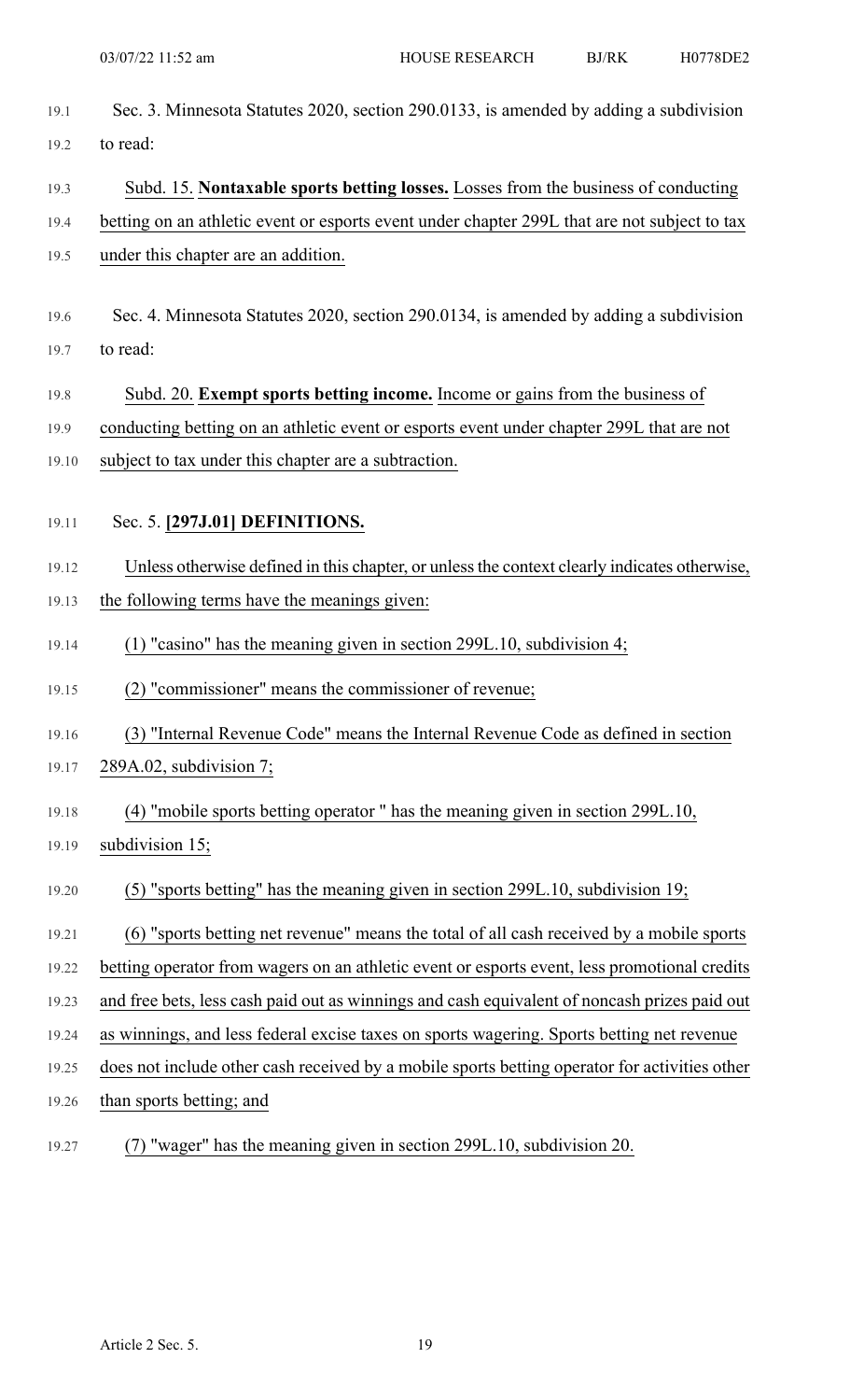| 20.1  | Sec. 6. [297J.02] TAX ON SPORTS BETTING NET REVENUE.                                          |
|-------|-----------------------------------------------------------------------------------------------|
| 20.2  | Subdivision 1. Tax imposed. (a) Except as provided in paragraph (b), a tax is imposed         |
| 20.3  | on sports betting net revenue equal to  percent on wagers placed online through a website     |
| 20.4  | or mobile application, as allowed under section 299L.40.                                      |
| 20.5  | (b) Any bets placed on Indian Lands are not subject to state taxation.                        |
| 20.6  | Subd. 2. Sports betting net revenue tax is in lieu of other taxes. Income derived by          |
| 20.7  | a mobile sports betting operator from the conduct of wagering on an athletic event or esports |
| 20.8  | event is not subject to the tax imposed in chapter 290. Wagers accepted by a mobile sports    |
| 20.9  | betting operator are not subject to the tax imposed in section 297A.62 or 297E.03.            |
| 20.10 | Subd. 3. Public information. All records concerning the administration of taxes under         |
| 20.11 | this chapter are classified as public information.                                            |
| 20.12 | Subd. 4. Refunds. A person who has, under this chapter, paid to the commissioner an           |
| 20.13 | amount of tax for a period in excess of the amount legally due for that period may file with  |
| 20.14 | the commissioner a claim for a refund of the excess. The amount necessary to pay the refunds  |
| 20.15 | under this subdivision is appropriated from the general fund to the commissioner.             |
| 20.16 | Subd. 5. Extensions. If in the commissioner's judgment good cause exists, the                 |
| 20.17 | commissioner may extend the time for filing tax returns, paying taxes, or both under this     |
| 20.18 | section for not more than six months.                                                         |
| 20.19 | Subd. 6. Distribution of funds. (a) All amounts collected by the commissioner under           |
| 20.20 | this chapter must be deposited in the special revenue fund and distributed as provided in     |
| 20.21 | this subdivision.                                                                             |
| 20.22 | (b) Ten percent of the amount deposited in the special revenue fund pursuant to paragraph     |
| 20.23 | (a) is appropriated to the commissioner of public safety for the Division of Alcohol and      |
| 20.24 | Gambling Enforcement to perform the duties described in sections 299L.10 to 299L.80.          |
| 20.25 | (c) Forty percent of the amount deposited in the special revenue fund pursuant to             |
| 20.26 | paragraph (a) is appropriated to the commissioner of human services for the compulsive        |
| 20.27 | gambling treatment program established under section 245.98.                                  |
| 20.28 | (d) Fifty percent of the amount deposited in the special revenue fund pursuant to             |
| 20.29 | paragraph (a) is appropriated to the Minnesota Amateur Sports Commission to administer        |
| 20.30 | grants. The Minnesota Amateur Sports Commission may retain four percent of the total          |
| 20.31 | appropriation to administer the grants. Grants issued under this paragraph must be for the    |
| 20.32 | following purposes:                                                                           |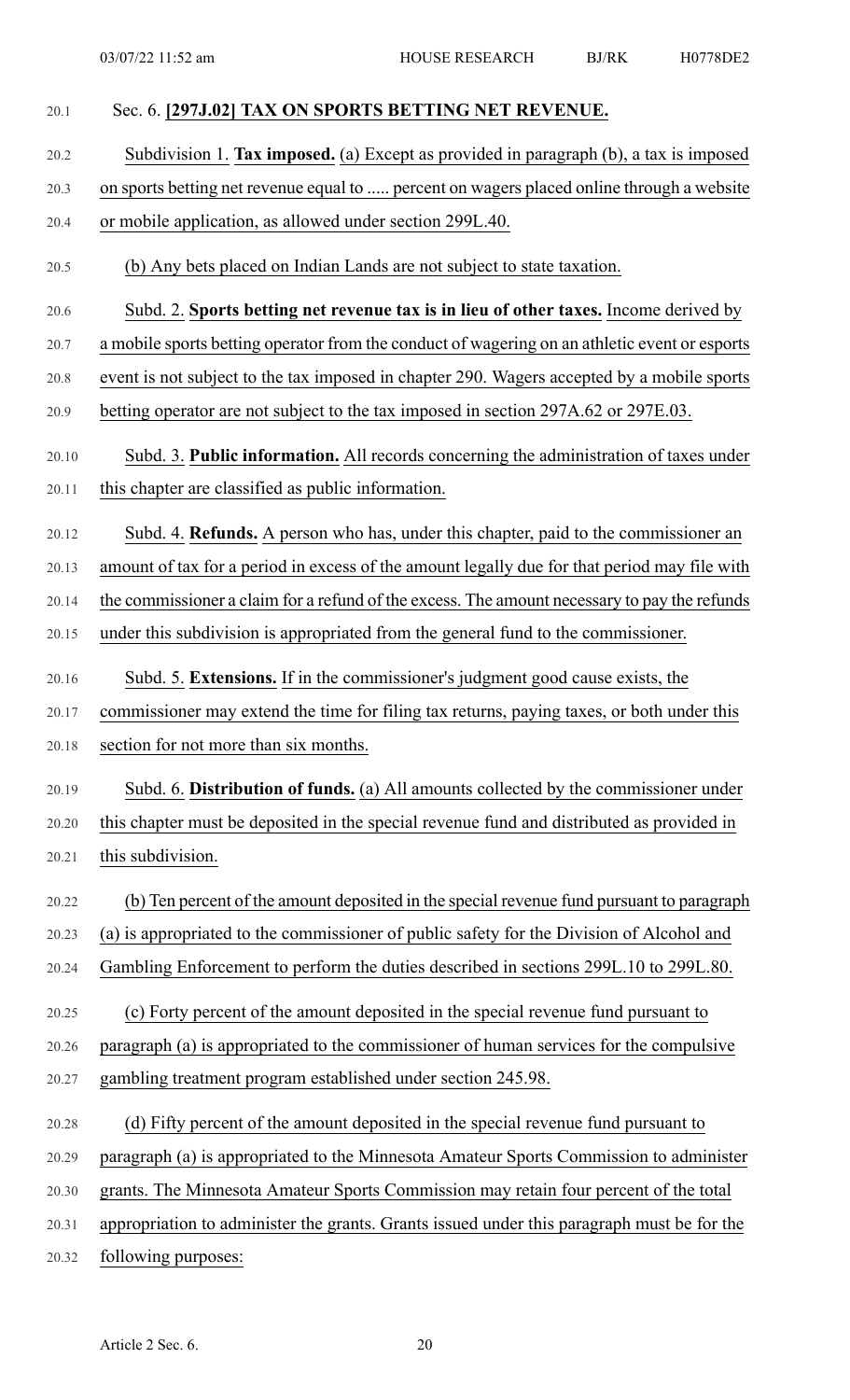- 21.1 (1) 20 percent of the amount appropriated under this paragraph is for grants to collegiate 21.2 and amateur sports associations to promote the integrity of amateur sports; and
- 21.3 (2) 80 percent of the amount appropriated under this paragraph is for grants to
- 21.4 organizations to promote and facilitate participation in youth sports in areas that have
- 21.5 experienced a disproportionately high rate of juvenile crime.

### 21.6 Sec. 7. **[297J.03] MOBILE SPORTS BETTING OPERATOR REPORTS AND**

### 21.7 **RECORDS.**

21.8 Subdivision 1. **Reports.** A mobile sports betting operator must file with the commissioner, 21.9 on a form prescribed by the commissioner, a report showing all mobile sports betting activity

21.10 conducted by the mobile sports betting operator for each month. Sports betting activity

21.11 includes the amounts of all wagers received, payouts, and all sports betting taxes owed or

21.12 paid to the commissioner. The report must be filed with the commissioner on or before the

21.13 20th day of the month following the month in which the sports betting activity takes place.

21.14 The commissioner shall prescribe the content, format, and manner of returns or other

- 21.15 documents pursuant to section 270C.30.
- 21.16 Subd. 2. **Business records.** A mobile sports betting operator must maintain records

21.17 supporting the sports betting activity reported to the commissioner. Records required to be

21.18 kept in this section must be preserved by the mobile sports betting operator for at least 3-1/2

- 21.19 years and may be inspected by the commissioner at any reasonable time without notice or
- 21.20 a search warrant.
- 21.21 Subd. 3. **Audits.** The commissioner may require a financial audit of a mobile sports

21.22 betting operator's sports betting activities if the mobile sports betting operator has failed to

- 21.23 comply with this chapter as it relates to financial reporting. Audits must be performed by
- 21.24 an independent accountant licensed according to chapter 326A. The commissioner must
- 21.25 prescribe standards for an audit required under this subdivision. A complete, true, and correct
- 21.26 copy of an audit must be filed as prescribed by the commissioner.

## 21.27 Sec. 8. **[297J.04] OTHER PROVISIONS APPLY.**

- 21.28 Except for those provisions specific to distributors, gambling products, or gambling 21.29 equipment, sections 297E.11 to 297E.14 apply to this chapter.
- 21.30 Sec. 9. **EFFECTIVE DATE.**
- 21.31 This article is effective for wagers placed on or after .....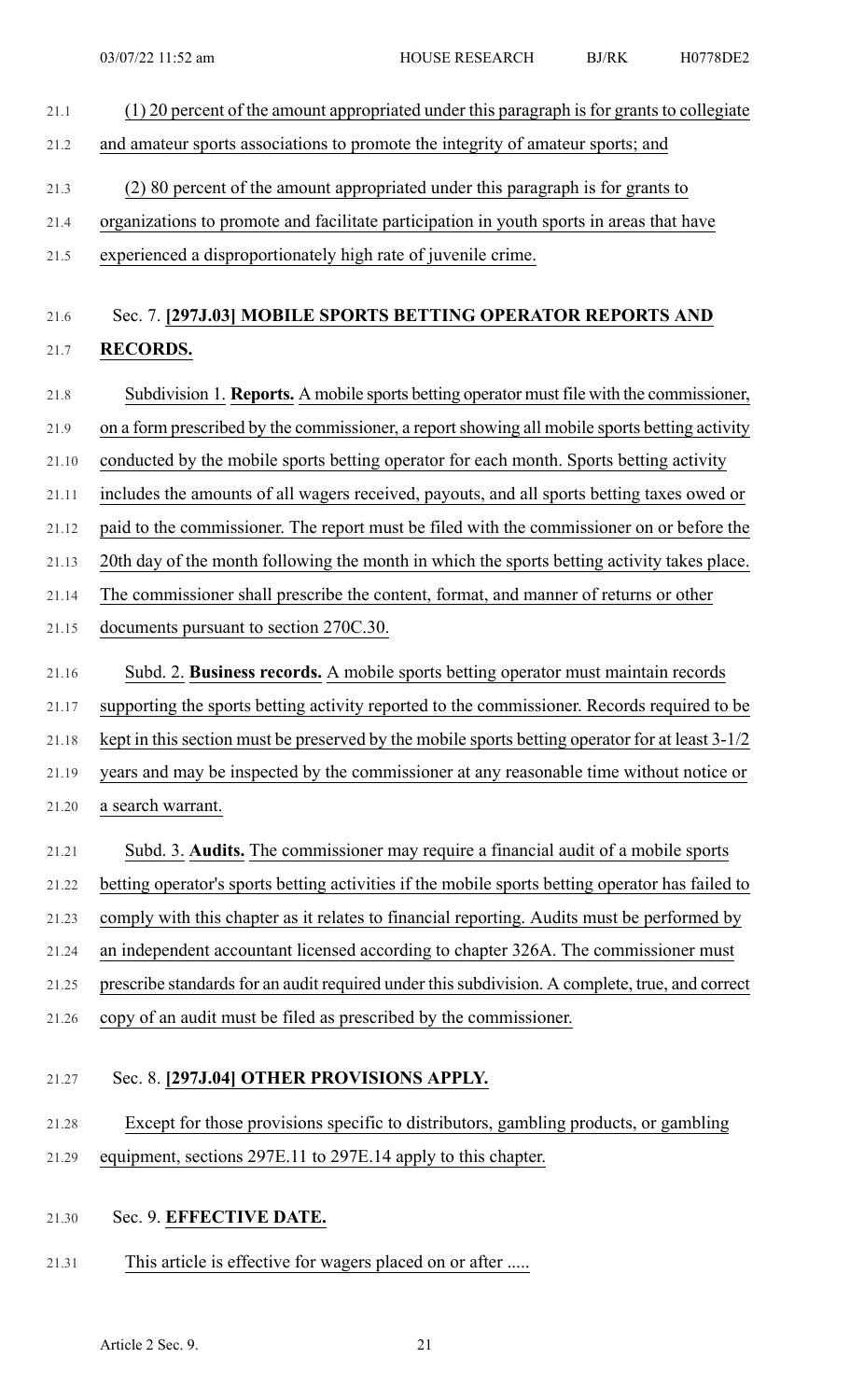| 22.1  | <b>ARTICLE 3</b>                                                                            |
|-------|---------------------------------------------------------------------------------------------|
| 22.2  | <b>CRIMES RELATED TO SPORTS BETTING</b>                                                     |
| 22.3  | Section 1. [299L.80] CRIMES RELATING TO WAGERING ON SPORTING                                |
| 22.4  | <b>EVENTS.</b>                                                                              |
| 22.5  | Subdivision 1. Definitions. As used in this section:                                        |
| 22.6  | (1) "accepts a wager" includes receiving, recording, or forwarding a wager or an offer      |
| 22.7  | to wager on an athletic event or esports event, and attempts to do so;                      |
| 22.8  | (2) "mobile sports betting master licensee" has the meaning given in section 199L.10,       |
| 22.9  | subdivision 1, and includes a mobile sports betting operator;                               |
| 22.10 | (3) "nonpublic information" means information regarding a participant's ability or          |
| 22.11 | likelihood to perform in an athletic event or esports event that:                           |
| 22.12 | (i) is not available to the general public;                                                 |
| 22.13 | (ii) is derived from a personal or professional relationship with the participant; and      |
| 22.14 | (iii) if the information was disseminated, would likely affect the odds of the participant  |
| 22.15 | or the participant's team in achieving a particular outcome in the event; and               |
| 22.16 | (4) "places a wager" includes an offer or attempt to place a wager on an athletic event     |
| 22.17 | or esports event.                                                                           |
| 22.18 | Subd. 2. General prohibition. Except as provided in this section, it is a crime for a       |
| 22.19 | person to place or accept a wager on an athletic event or esports event unless the wager is |
| 22.20 | authorized under this chapter, and:                                                         |
| 22.21 | $(1)$ the wager is accepted:                                                                |
| 22.22 | (i) at a casino; or                                                                         |
| 22.23 | (ii) online through a website or mobile application hosted by a mobile sports betting       |
| 22.24 | operator if the person placing the wager is physically present in the state; or             |
| 22.25 | (2) the wager is placed:                                                                    |
| 22.26 | $(i)$ at a casino; or                                                                       |
| 22.27 | (ii) online through a website or mobile application hosted by a mobile sports betting       |
| 22.28 | operator if the person placing the wager is physically present in the state.                |
| 22.29 | Subd. 3. Misdemeanor. (a) Except as otherwise provided in subdivision 4 or 5, the           |
| 22.30 | following persons are guilty of a misdemeanor:                                              |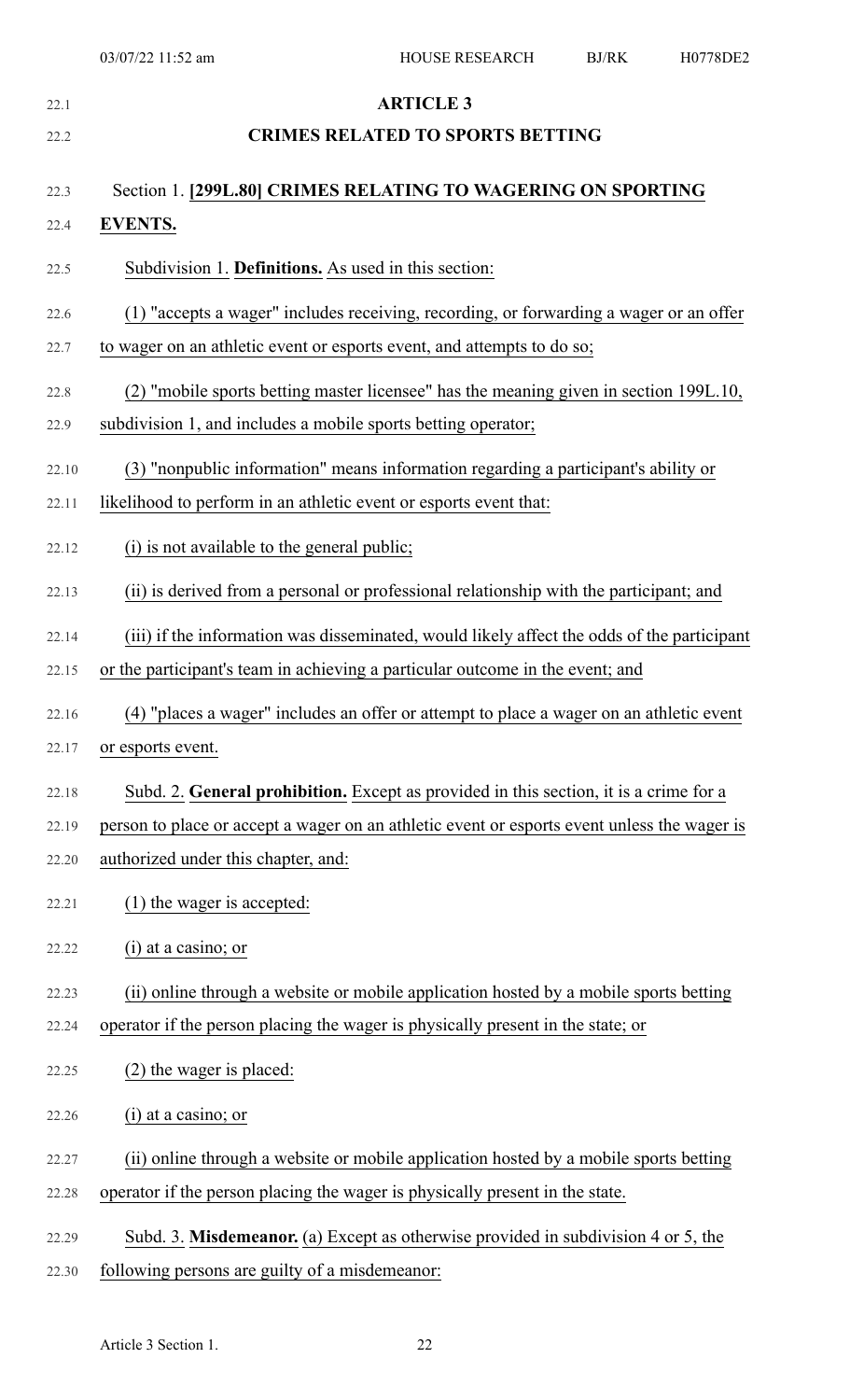| 23.1  | (1) a person who places a wager on an athletic event or esports event with a person or       |
|-------|----------------------------------------------------------------------------------------------|
| 23.2  | entity who is not licensed or authorized to accept wagers under this chapter;                |
| 23.3  | (2) a person who is not licensed or authorized to accept wagers under this chapter and       |
| 23.4  | who accepts a wager on an athletic event or esports event;                                   |
| 23.5  | (3) a person who is under 18 years of age and who places a wager on an athletic event        |
| 23.6  | or esports event;                                                                            |
| 23.7  | (4) a person who is under 18 years of age and who misrepresents the person's age as          |
| 23.8  | being 18 or older for the purposes of placing a wager on an athletic event or esports event; |
| 23.9  | (5) a person who is a participant in an athletic event or esports event and who places a     |
| 23.10 | wager on that event or who induces another to place a wager on the event on behalf of the    |
| 23.11 | person;                                                                                      |
| 23.12 | (6) a mobile sports betting operator or employee of a mobile sports betting operator,        |
| 23.13 | who places a wager on an athletic event or esports event on an online website or mobile      |
| 23.14 | application with which the person is affiliated;                                             |
| 23.15 | (7) an officer, director, member, or employee of the Department of Public Safety or the      |
| 23.16 | division who places a wager on an athletic event or esports event;                           |
| 23.17 | (8) a person who possesses nonpublic information on an athletic event or esports event       |
| 23.18 | and who places a wager on that event;                                                        |
| 23.19 | (9) a person or entity who is licensed or authorized to accept wagers under this chapter,    |
| 23.20 | if the person or entity knowingly accepts a wager on an athletic event or esports event:     |
| 23.21 | (i) from a participant in the event or someone placing a wager on the event on behalf of     |
| 23.22 | the participant;                                                                             |
| 23.23 | (ii) from a mobile sports betting operator or employee of a mobile sports betting operator;  |
| 23.24 | (iii) from an officer, director, member, or employee of the Department of Public Safety      |
| 23.25 | or the division;                                                                             |
| 23.26 | (iv) from someone who possesses nonpublic information about the event; or                    |
| 23.27 | (v) of a type or in a manner that is not authorized under this chapter; and                  |
|       |                                                                                              |
| 23.28 | (10) a person who sells or transfers private data on individuals collected through the       |
| 23.29 | practice of wagering on athletic events or esports events.                                   |
| 23.30 | (b) Paragraph (a), clause (10), does not apply to the transfer of data between a mobile      |
| 23.31 | sports betting operator and the commissioner of public safety, the director of alcohol and   |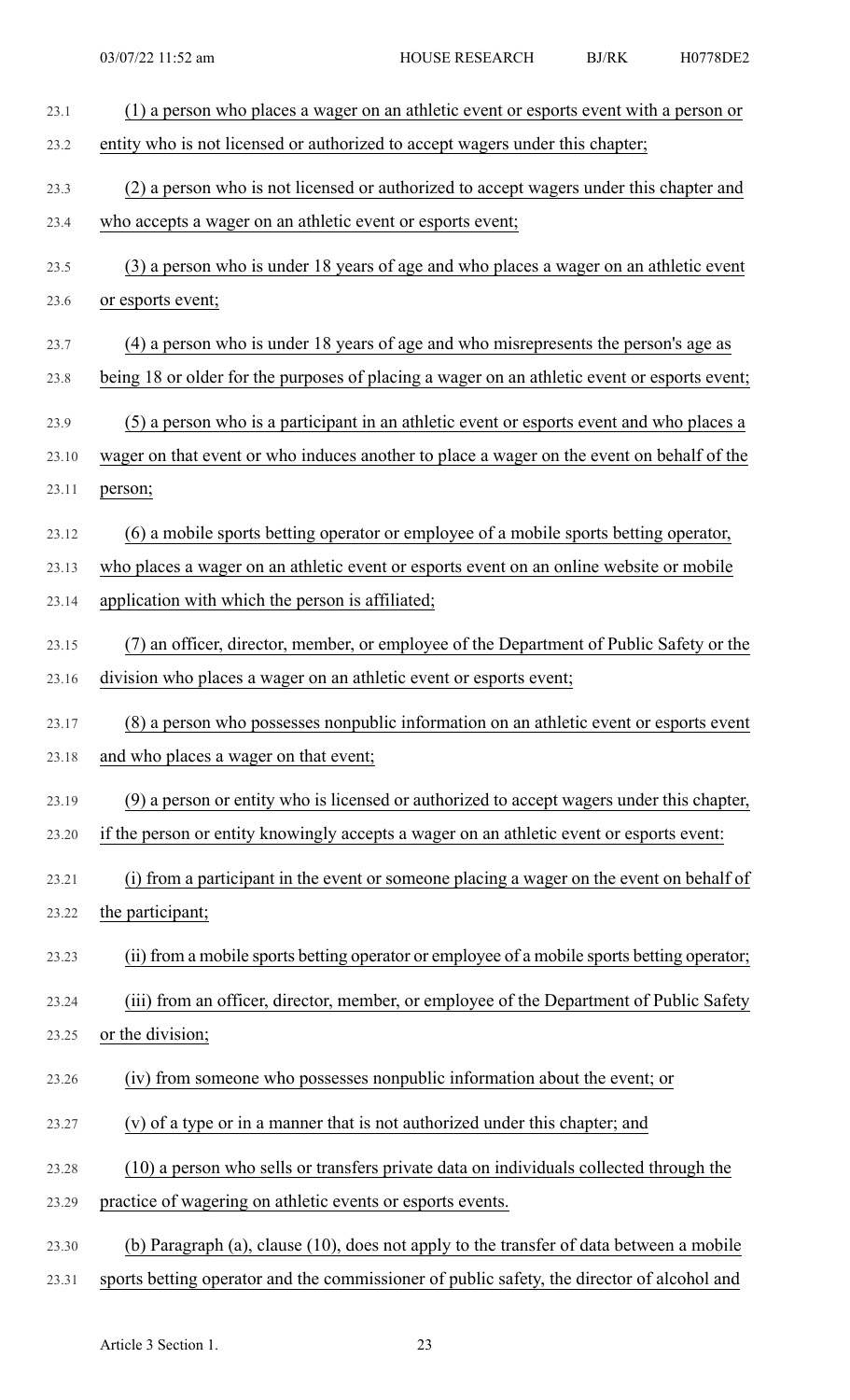| 24.1  | gambling enforcement, or the commissioner of revenue when that transfer is necessary to                                       |
|-------|-------------------------------------------------------------------------------------------------------------------------------|
| 24.2  | perform duties prescribed by law relating to wagering on athletic events or esports events.                                   |
| 24.3  | Subd. 4. Gross misdemeanor. Except as provided in subdivision 5, a person is guilty                                           |
| 24.4  | of a gross misdemeanor if:                                                                                                    |
| 24.5  | (1) the person accepts a wager on an athletic event or esports event placed by someone                                        |
| 24.6  | under the age of 18 years; or                                                                                                 |
| 24.7  | (2) the person accepts or places a wager on an athletic event or esports event and the                                        |
| 24.8  | wager is prohibited under subdivision 3, paragraph (a), clause $(1)$ , $(2)$ , $(5)$ , $(6)$ , $(7)$ , $(8)$ , or             |
| 24.9  | $(9)$ , and:                                                                                                                  |
| 24.10 | (i) the person has previously been convicted of a violation of this section; or                                               |
| 24.11 | (ii) the amount of the wager is more than \$500 but not more than $$1,000$ .                                                  |
| 24.12 | Subd. 5. Felony. (a) Except as provided in paragraph (b), a person who accepts or places                                      |
| 24.13 | a wager prohibited under subdivision 3, paragraph (a), clause $(1)$ , $(2)$ , $(5)$ , $(6)$ , $(7)$ , $(8)$ , or              |
| 24.14 | $(9)$ ; or 4, clause $(1)$ or $(2)$ , item $(i)$ , is guilty of a felony and may be sentenced to                              |
| 24.15 | imprisonment for not more than two years or to payment of a fine of not more than \$4,000,                                    |
| 24.16 | or both; if the amount of the wager is more than \$1,000 but not more than \$5,000.                                           |
|       |                                                                                                                               |
| 24.17 | (b) A person who:                                                                                                             |
| 24.18 | $(1)$ accepts or places a wager prohibited under subdivision 3, paragraph (a), clause $(1)$ ,                                 |
| 24.19 | $(2)$ , $(5)$ , $(6)$ , $(7)$ , $(8)$ , or $(9)$ ; or 4, clause $(1)$ or $(2)$ , item $(i)$ ; where the amount of the wager   |
| 24.20 | is more than $$5,000$ ; or                                                                                                    |
| 24.21 | (2) accepts or places within any 30-day period more than five wagers on any one or                                            |
| 24.22 | more athletic events or esports events that total more than \$2,500 and are prohibited in                                     |
| 24.23 | subdivision 3, paragraph (a), clause $(1)$ , $(2)$ , $(5)$ , $(6)$ , $(7)$ , $(8)$ , or $(9)$ ; or 4, clause $(1)$ or $(2)$ , |
| 24.24 | item $(i)$ ;                                                                                                                  |
| 24.25 | is guilty of a felony and may be sentenced to imprisonment for not more than five years or                                    |
| 24.26 | to payment of a fine of not more than \$10,000, or both.                                                                      |
| 24.27 | Subd. 6. Aggregation; venue. In any prosecution under subdivision 4 or 5, the amount                                          |
| 24.28 | of money wagered within any six-month period may be aggregated and the accused charged                                        |
| 24.29 | accordingly in applying the provisions of those subdivisions. In addition, when two or more                                   |
| 24.30 | offenses are committed by the same person in two or more counties, the accused may be                                         |
| 24.31 | prosecuted in any county in which one of the offenses was committed for all of the offenses                                   |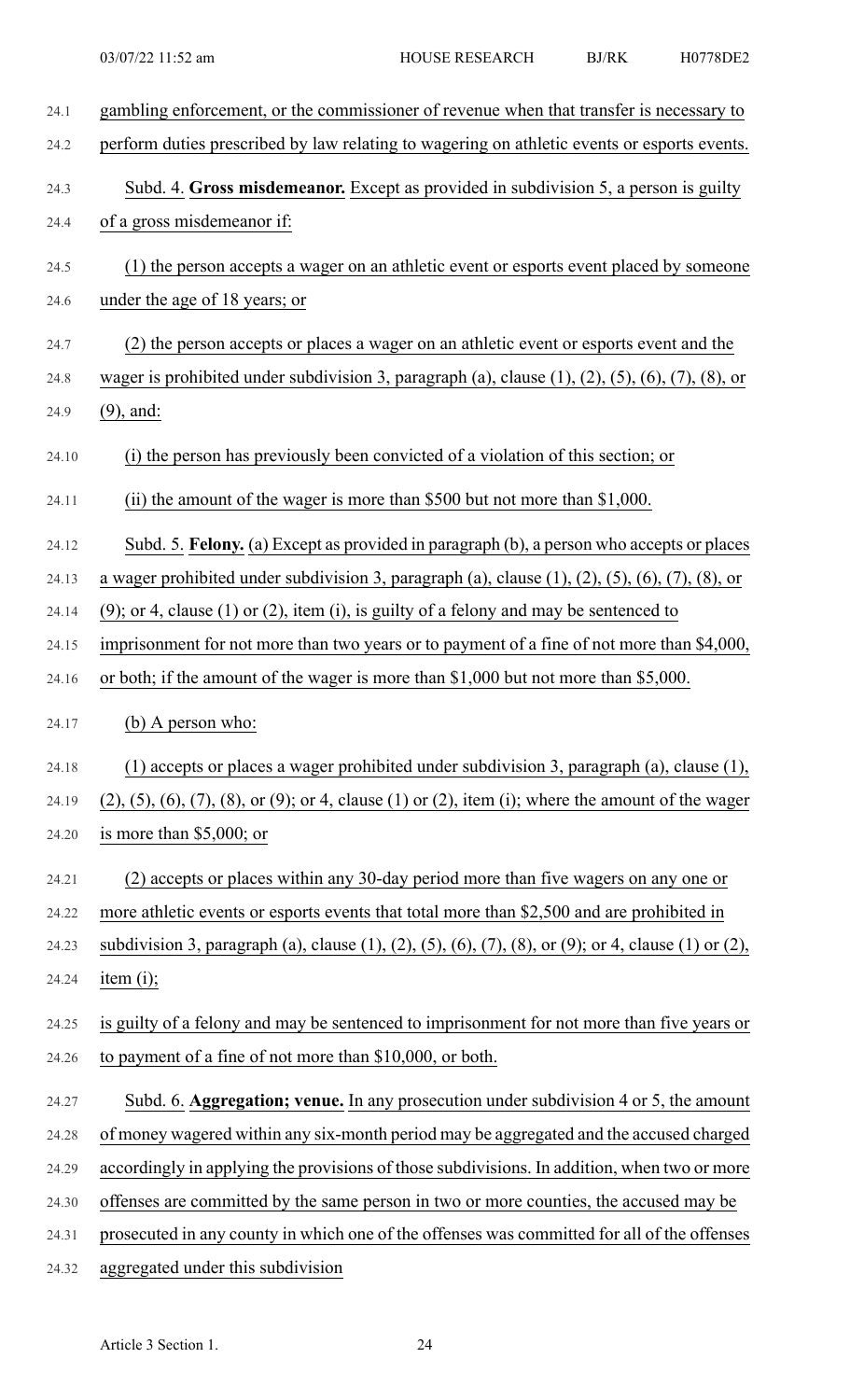| 25.1  | Subd. 7. Exception; certain private social bets. Subdivisions 3, clauses $(1)$ , $(2)$ , $(3)$ , |
|-------|--------------------------------------------------------------------------------------------------|
| 25.2  | and (7); and 4, clause (1), do not prohibit private social bets on athletic events and esports   |
| 25.3  | events that are not part of or incidental to organized, commercialized, or systematic gambling.  |
| 25.4  | Subd. 8. Proof of age; defense; seizure of false identification. (a) Proof of age for            |
| 25.5  | placing a wager under this chapter on an athletic event or esports event may be established      |
| 25.6  | only by one of the following:                                                                    |
| 25.7  | (1) a valid driver's license or identification card issued by Minnesota, another state, a        |
| 25.8  | Tribal government, or a province of Canada, that includes the photograph and date of birth       |
| 25.9  | of the person;                                                                                   |
| 25.10 | (2) a valid military identification card issued by the United States Department of Defense;      |
| 25.11 | (3) a valid United States passport;                                                              |
| 25.12 | (4) a valid instructional permit issued under section 171.05 that includes a photograph          |
| 25.13 | and the date of birth of the person;                                                             |
| 25.14 | (5) a Tribal identification;                                                                     |
| 25.15 | (6) in the case of a foreign national, a valid passport; or                                      |
| 25.16 | use of an identity verification process approved by the commissioner and implemented             |
| 25.17 | by the mobile sports betting operator or mobile sports betting platform provider.                |
| 25.18 | (b) In a prosecution for accepting a wager on an athletic event or esports event from a          |
| 25.19 | person under the age of 18, it is an affirmative defense for the defendant to prove by a         |
| 25.20 | preponderance of the evidence that the defendant reasonably and in good faith relied upon        |
| 25.21 | representations of proof of age authorized in paragraph (a).                                     |
| 25.22 | (c) A mobile sports betting operator or employee of a mobile sports betting operator, or         |
| 25.23 | an official or employee of a casino authorized to accept wagers on athletic events and esports   |
| 25.24 | events under this chapter, may seize a form of identification listed under paragraph (a) if      |
| 25.25 | the person has reasonable grounds to believe that the form of identification has been altered    |
| 25.26 | or falsified or is being used to violate any law. A person who seizes a form of identification   |
| 25.27 | under this paragraph must deliver it to a law enforcement agency within 24 hours of seizure.     |
| 25.28 | Sec. 2. [609.5551] SPORTING EVENTS; FRAUD; BRIBERY.                                              |
| 25.29 | (a) As used in this section:                                                                     |
| 25.30 | (1) "athletic event" has the meaning given in section $299L.10$ , subdivision $2$ ;              |
| 25.31 | (2) "esports event" has the meaning given in section 299L.10, subdivision 8; and                 |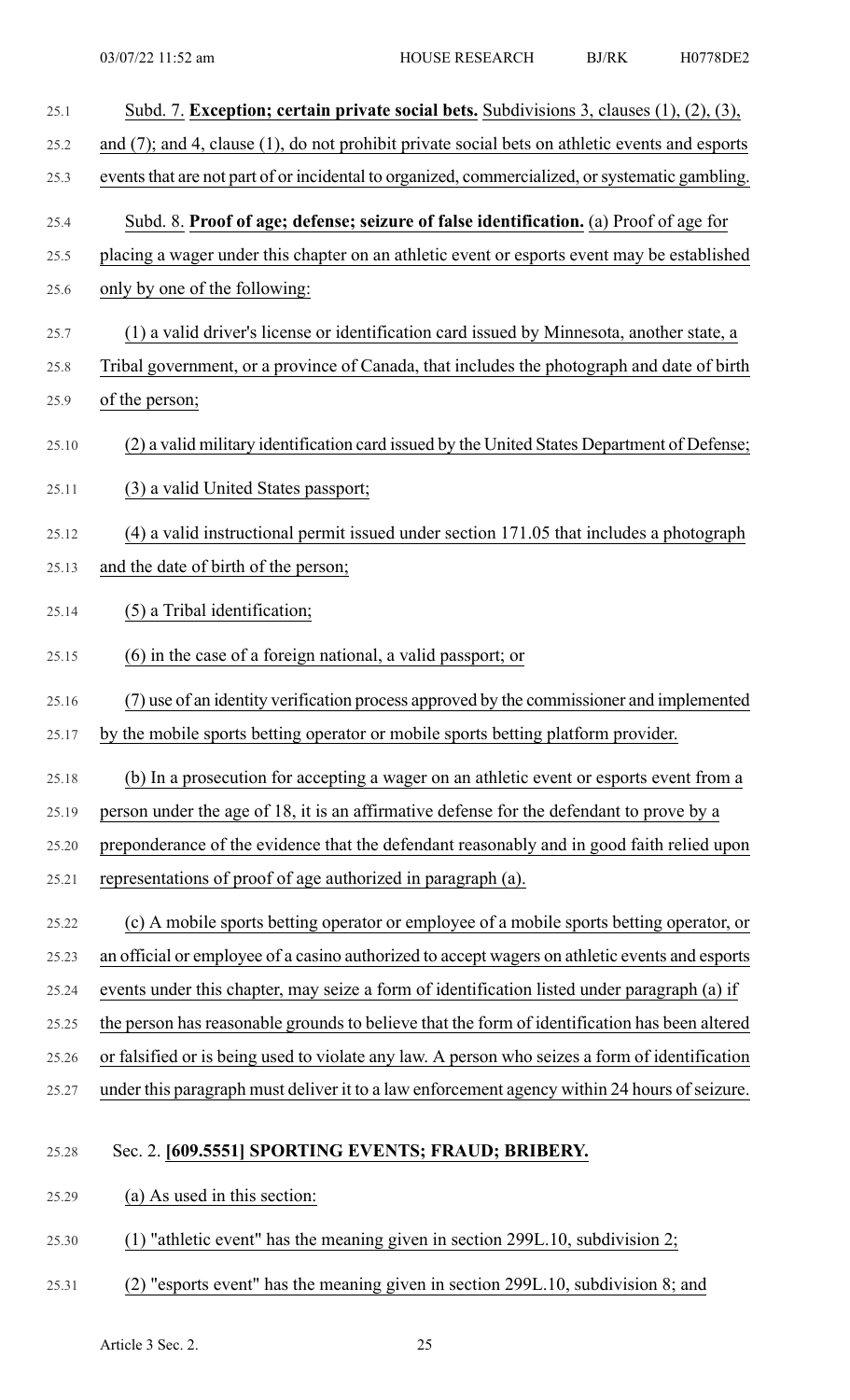| 26.1  | (3) "participant in an athletic event" has the meaning given in section 299L.10,                   |
|-------|----------------------------------------------------------------------------------------------------|
| 26.2  | subdivision 18.                                                                                    |
| 26.3  | (b) A person is guilty of a felony and may be sentenced to imprisonment for not more               |
| 26.4  | than five years or to payment of a fine of not more than \$10,000, or both, if the person:         |
| 26.5  | (1) offers, gives, or promises to give, directly or indirectly, to a participant in an athletic    |
| 26.6  | event or an esports event any benefit, reward, or consideration to which the participant is        |
| 26.7  | not legally entitled as compensation or a prize, with intent to influence the performance of       |
| 26.8  | the participant, or the outcome of the event or a component of the event; or                       |
| 26.9  | (2) as a participant in an athletic event or esports event, requests, receives, or agrees to       |
| 26.10 | receive, directly or indirectly, a benefit, reward, or consideration to which the participant      |
| 26.11 | is not legally entitled to intentionally lose, cause to lose, or attempt to lose or cause to lose, |
| 26.12 | the event, or to intentionally perform below abilities to adversely affect the outcome of the      |
| 26.13 | event or a component of the event.                                                                 |
|       |                                                                                                    |
| 26.14 | Sec. 3. Minnesota Statutes 2020, section 609.75, subdivision 3, is amended to read:                |
| 26.15 | Subd. 3. What are not bets. The following are not bets:                                            |
| 26.16 | (1) a contract to insure, indemnify, guarantee or otherwise compensate another for a               |
| 26.17 | harm or loss sustained, even though the loss depends upon chance;                                  |
| 26.18 | (2) a contract for the purchase or sale at a future date of securities or other commodities;       |
| 26.19 | (3) offers of purses, prizes or premiums to the actual contestants in any bona fide contest        |
| 26.20 | for the determination of skill, speed, strength, endurance, or quality or to the bona fide         |
| 26.21 | owners of animals or other property entered in such a contest;                                     |
| 26.22 | $(4)$ the game of bingo when conducted in compliance with sections 349.11 to 349.23;               |
| 26.23 | (5) a private social bet not part of or incidental to organized, commercialized, or                |
| 26.24 | systematic gambling;                                                                               |
| 26.25 | (6) the operation of equipment or the conduct of a raffle under sections 349.11 to 349.22,         |
| 26.26 | by an organization licensed by the Gambling Control Board or an organization exempt from           |
| 26.27 | licensing under section 349.166;                                                                   |
| 26.28 | (7) pari-mutuel betting on horse racing when the betting is conducted under chapter 240;           |
| 26.29 | and                                                                                                |
| 26.30 | (8) the purchase and sale of State Lottery tickets under chapter 349A; and                         |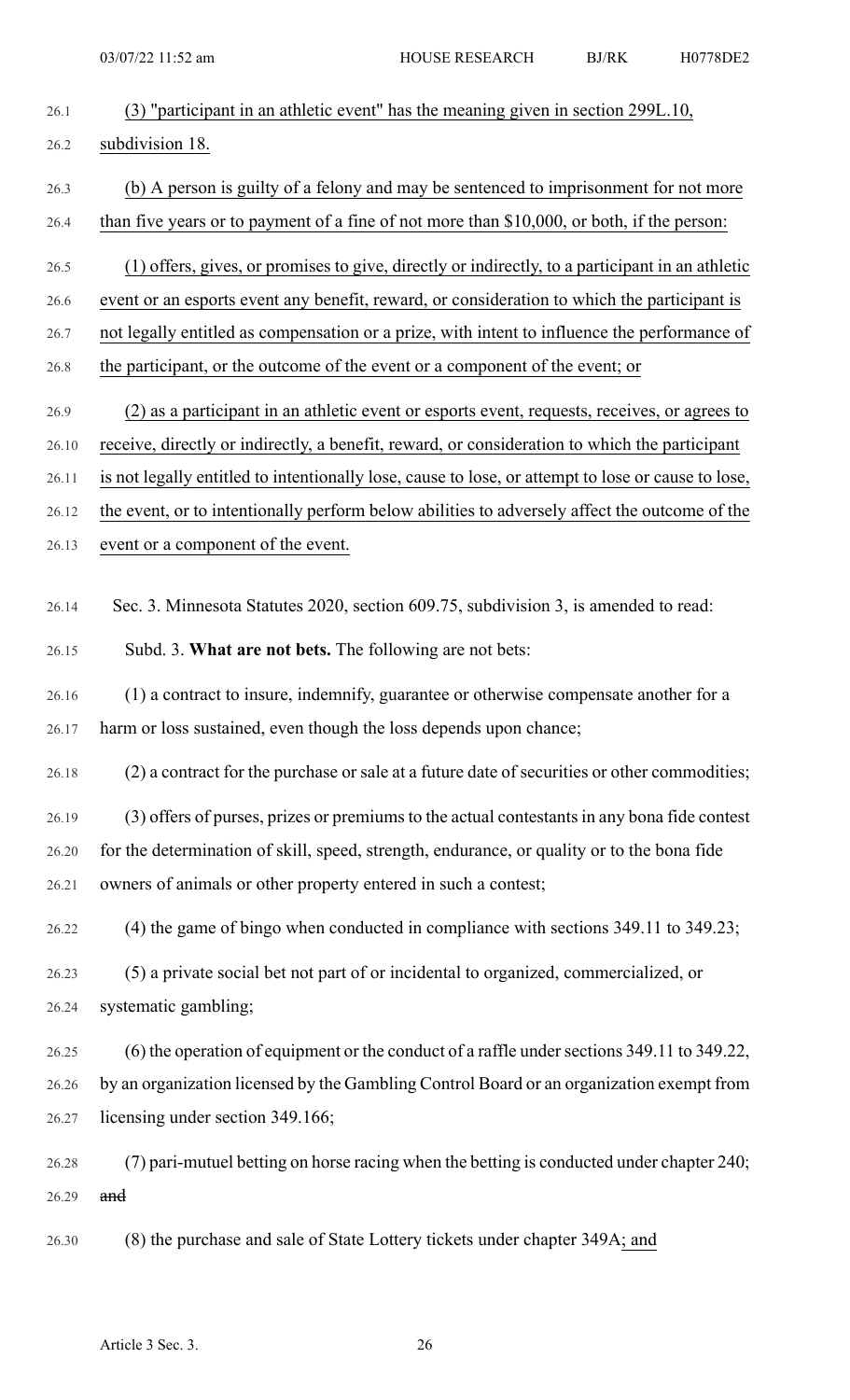27.1 (9) a wager on the outcome or any aspect of an athletic event, as defined in section 27.2 299L.10, subdivision 2, or an esports event, as defined in section 299L.10, subdivision 8, 27.3 and that may be legally wagered on under chapter 299L. 27.4 Sec. 4. Minnesota Statutes 2020, section 609.75, is amended by adding a subdivision to 27.5 read: 27.6 Subd. 7a. **Sporting event.** "Sporting event" means any professional or amateursporting 27.7 event except an athletic event, as defined in section 299L.10, subdivision 2, or an esports 27.8 event, as defined in section 299L.10, subdivision 8. The term does not include athletic events 27.9 or esports events that may be legally wagered on under chapter 299L. 27.10 Sec. 5. Minnesota Statutes 2020, section 609.755, is amended to read: 27.11 **609.755 GAMBLING; MISDEMEANOR.** 27.12 (a) Whoever does any of the following is guilty of a misdemeanor: 27.13 (1) makes a bet; 27.14 (2) sells or transfers a chance to participate in a lottery; 27.15 (3) disseminates information about a lottery, except a lottery conducted by an adjoining 27.16 state, with intent to encourage participation therein; 27.17 (4) permits a structure or location owned or occupied by the actor or under the actor's 27.18 control to be used as a gambling place; or 27.19 (5) except where authorized by statute, possesses a gambling device. 27.20 (b) Paragraph (a), clause (5) does not prohibit possession of a gambling device in a 27.21 person's dwelling for amusement purposes in a manner that does not afford players an 27.22 opportunity to obtain anything of value. 27.23 (c) This section does not apply to wagering on an athletic event, as defined in section 27.24 299L.10, subdivision 2, or an esports event, as defined in section 299L.10, subdivision 8, 27.25 and that may be legally wagered on under chapter 299L. 27.26 Sec. 6. Minnesota Statutes 2020, section 609.76, is amended by adding a subdivision to 27.27 read:

27.28 Subd. 9. **Wagering on athletic events and esports events.** This section does not apply 27.29 to wagering on an athletic event, as defined in section 299L.10, subdivision 2, or an esports